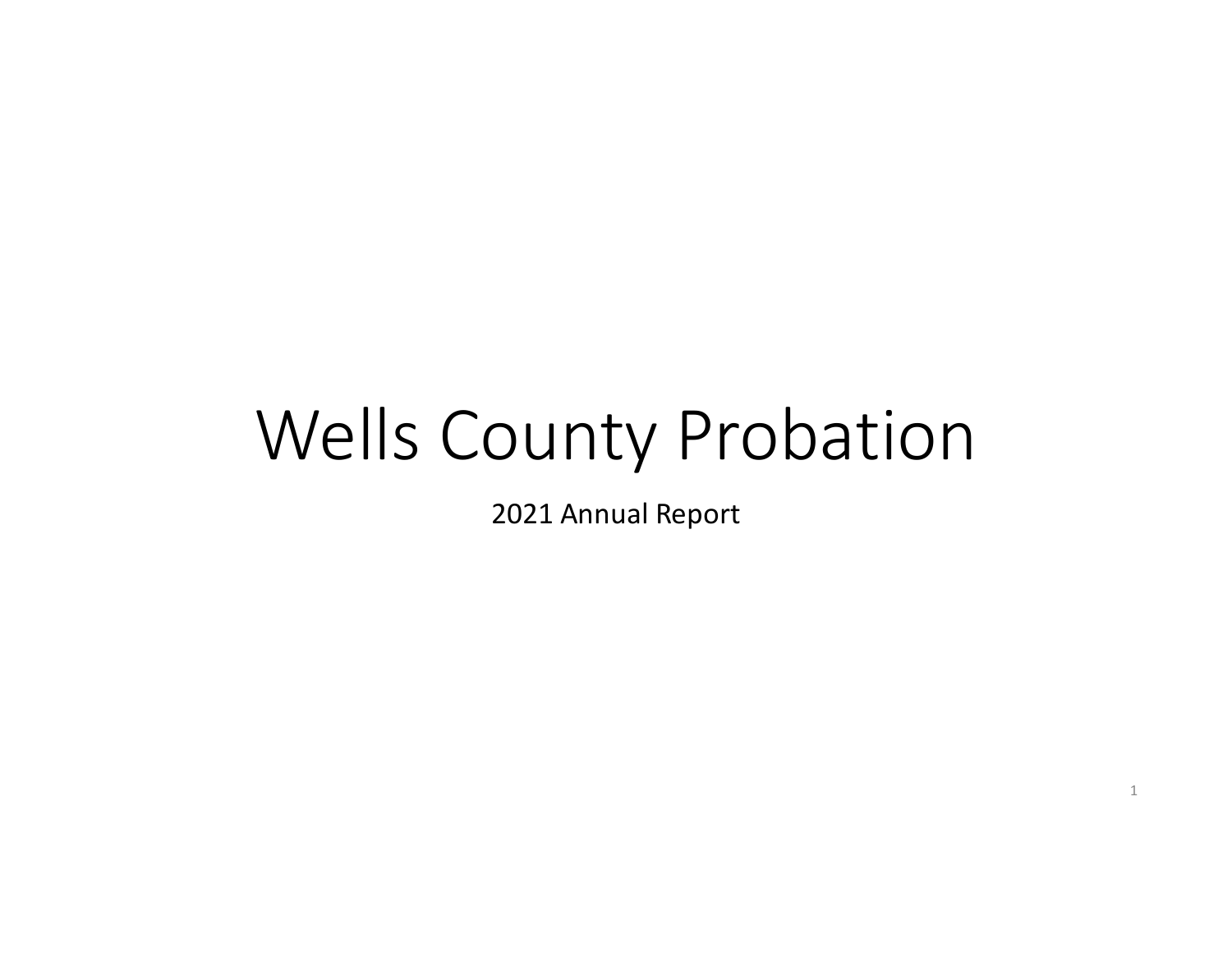#### Introduction

The following annual report of 2021 was submitted to Judges of the Wells Circuit and Superior Courts May 2022.

2021 was a period after the COVID 19 protocols of 2020. Everything from overall census, supervision practices, drug tests, continuing education, and budget expenditures were affected by COVID. 2021 began to see service resuming toward pre-COVID activity.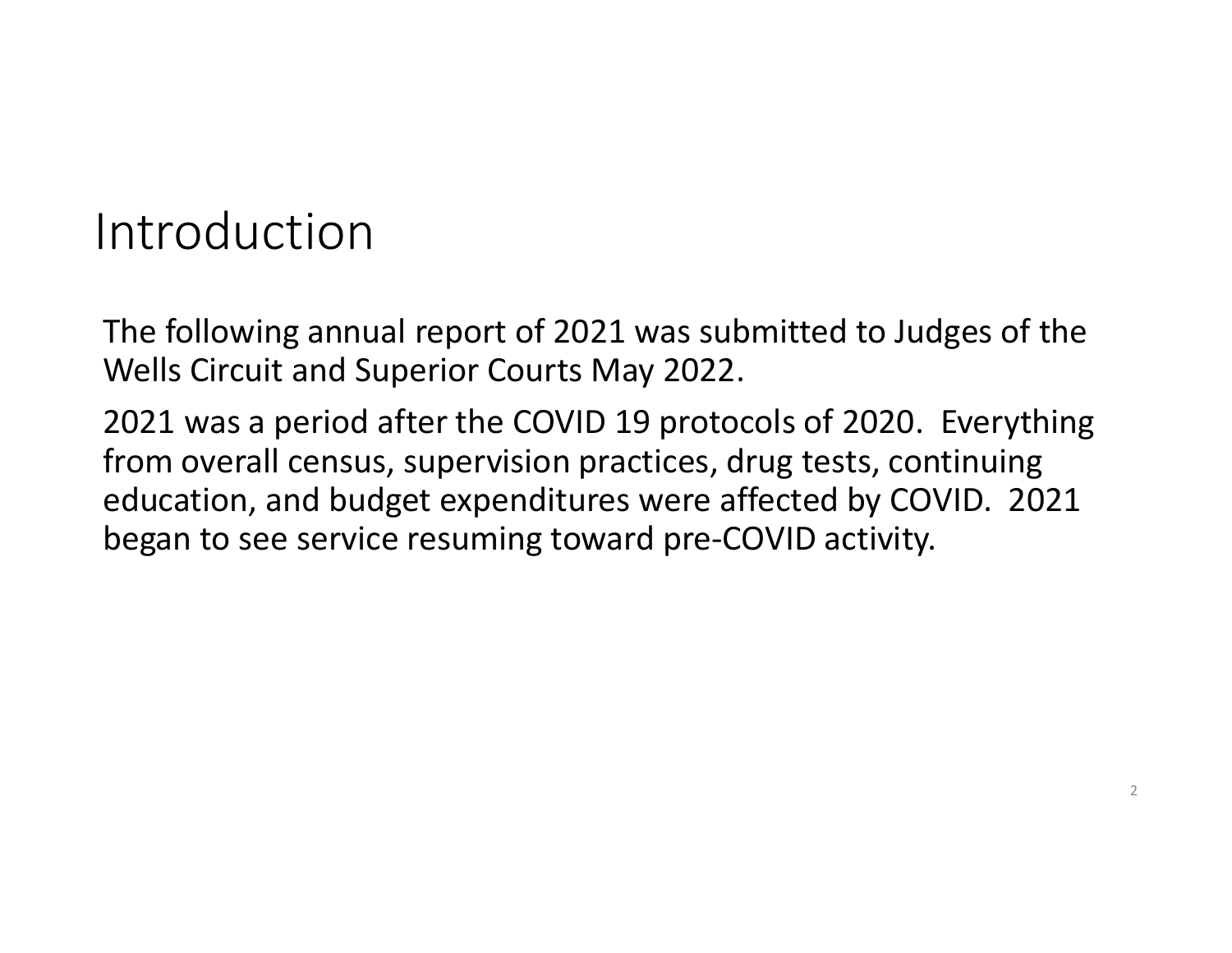#### Staff and Office Hours

- We continue to offer office hours for 44.5 hours per week utilizing flexible scheduling among probation officers.
	- 8 4:30 Mon, Wed, Thu and Fri
	- $8 6:30$  Tue (\* weeks with holiday closure or mandatory training we close at 4:30)
- Field contacts pursuant to case plans
- Placement and school visits as required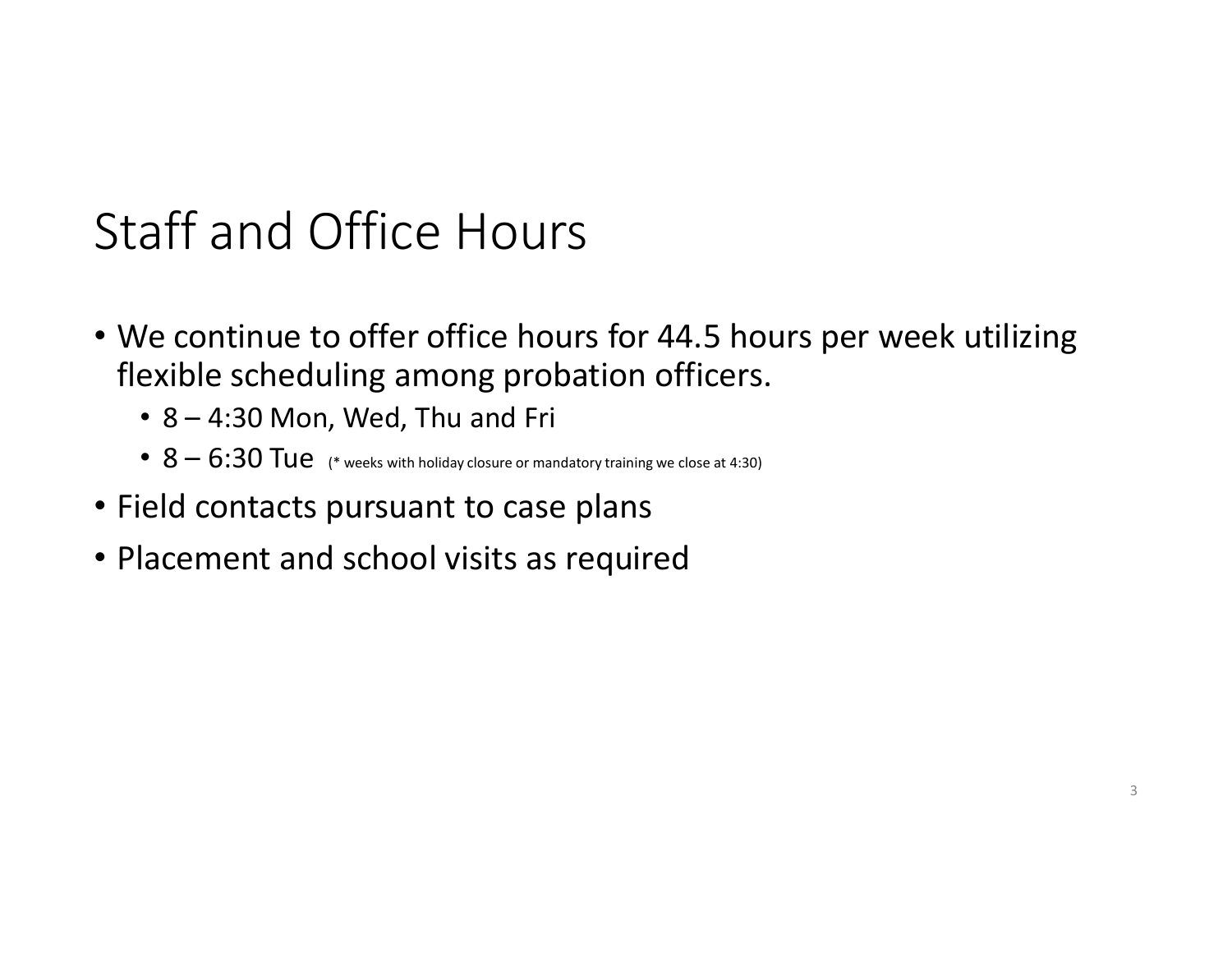#### Staff

#### Staff at the end of 2021:

Scott Ailor – probation officer Vicki Cale – probation officer Stephanie Eddy – probation officer Jessica Nix – probation officer consultant Greg Steele– field officer Katrina Okey – secretary Stephen Pastore – probation officer Allison Perry – probation officer Valerie Runyon – probation officer Jan Stronczek – secretary Gregory Werich – chief probation officer

In 2021 we worked with no high school or college student interns.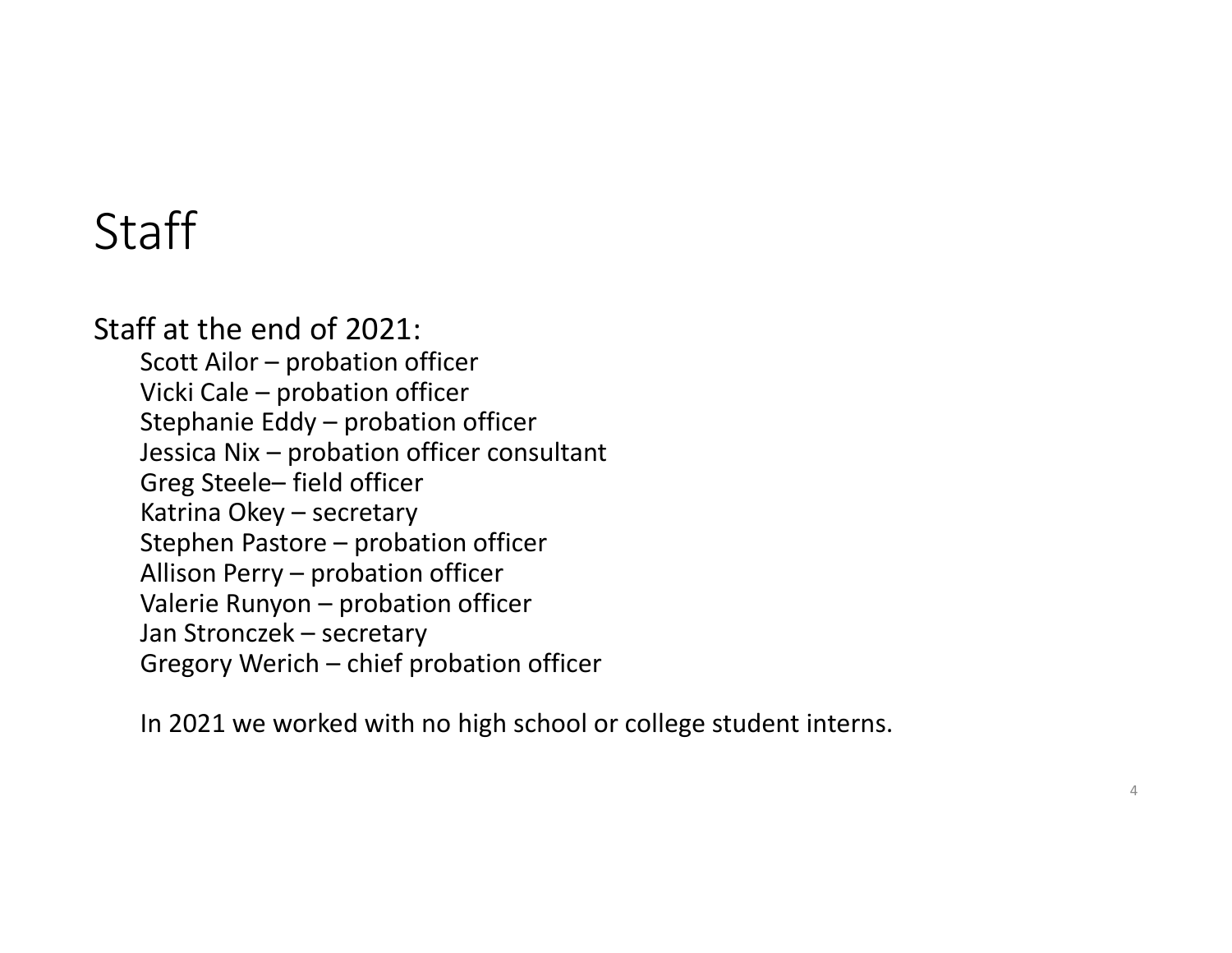# WORKLOAD Adult 2021

| <b>ADULT REPORT SUMMARY</b><br>(end of 4th Quarter)    |                       |           |                              |           |                      |        |
|--------------------------------------------------------|-----------------------|-----------|------------------------------|-----------|----------------------|--------|
| (comparison data in small font)                        | 2021<br><b>Felons</b> | (2020)    | 2021<br><b>Misdemeanants</b> | (2020)    | 2021<br><b>Total</b> | (2020) |
| Supervisions pending (end of 4th quarter)              | 263                   | 244       | 198                          | 225       | 461                  | 469    |
| Presentence Investigation Reports (annual)             | 81                    |           |                              |           |                      | 95     |
| New Substance abuse cases (annual)                     | 83                    | 90        | 114                          | 136       | 197                  | 226    |
| New Sex offender Cases (annual)                        | 5                     | 10        | $\mathbf 0$                  |           | 5                    |        |
|                                                        |                       |           |                              | 2020      |                      |        |
|                                                        | <b>High</b><br>Medium | 21<br>100 | 26%                          | 23        | 24%                  |        |
| <b>Supervision Risk Levels</b><br>(end of 4th quarter) | Low                   | 121       | 26%                          | 98<br>208 | 42%                  |        |
|                                                        | Admin                 | 192       | 42%                          | 157       | 32%                  |        |
|                                                        | Unknown               | 27        |                              |           |                      |        |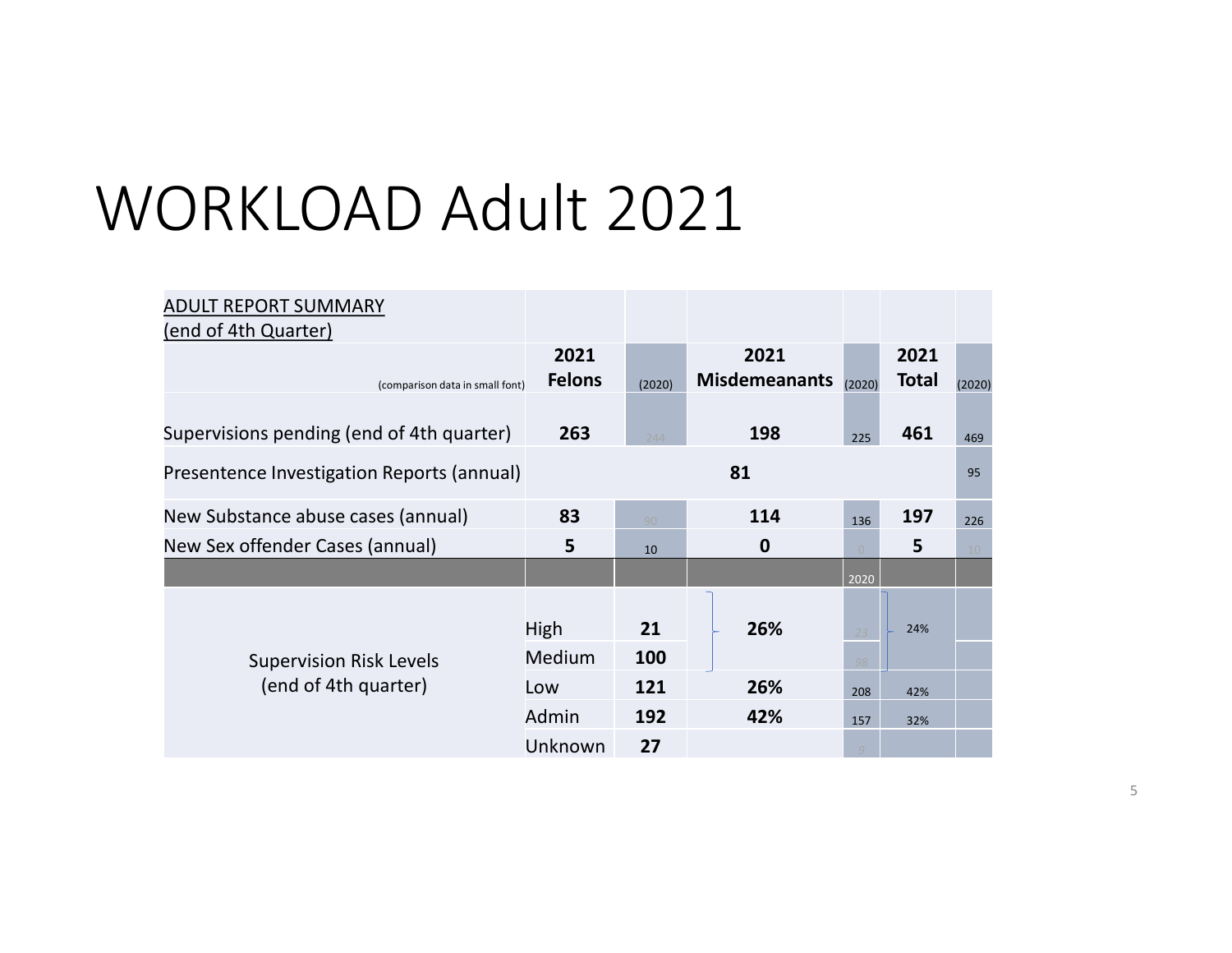# WORKLOAD Juvenile 2021

| <b>JUVENILE REPORT SUMMARY (4th Quarter)</b> |            | 2021          |                |                |                |  |
|----------------------------------------------|------------|---------------|----------------|----------------|----------------|--|
|                                              | Non-Status | <b>Status</b> | Other          | Total          |                |  |
| Referrals Disposed (annual)                  | 106        | 33            | $\overline{0}$ | 139            | 85             |  |
| Supervisions (end of period)                 | 20         | 7             | $\overline{0}$ | 27             | 26             |  |
| New Substance abuse cases                    |            |               |                | $\overline{7}$ | $\overline{4}$ |  |
| <b>New Sex offender Cases</b>                |            |               |                | $\overline{4}$ | 5              |  |
|                                              |            |               |                | 2020           |                |  |
|                                              | High       | $\mathbf 0$   | 33%            | $\mathbf{1}$   | 48%            |  |
|                                              | Medium     | 9             |                | $11\,$         |                |  |
|                                              | Low        | 15            | 55%            | 13             | 52%            |  |
| Supervision Risk Levels (end of 4th quarter) | Admin      | $\mathbf 0$   |                | $\mathbf{0}$   |                |  |
|                                              | Total      | 24            |                | 25             |                |  |
|                                              | No Entry   | 3             |                |                |                |  |
|                                              |            |               |                |                |                |  |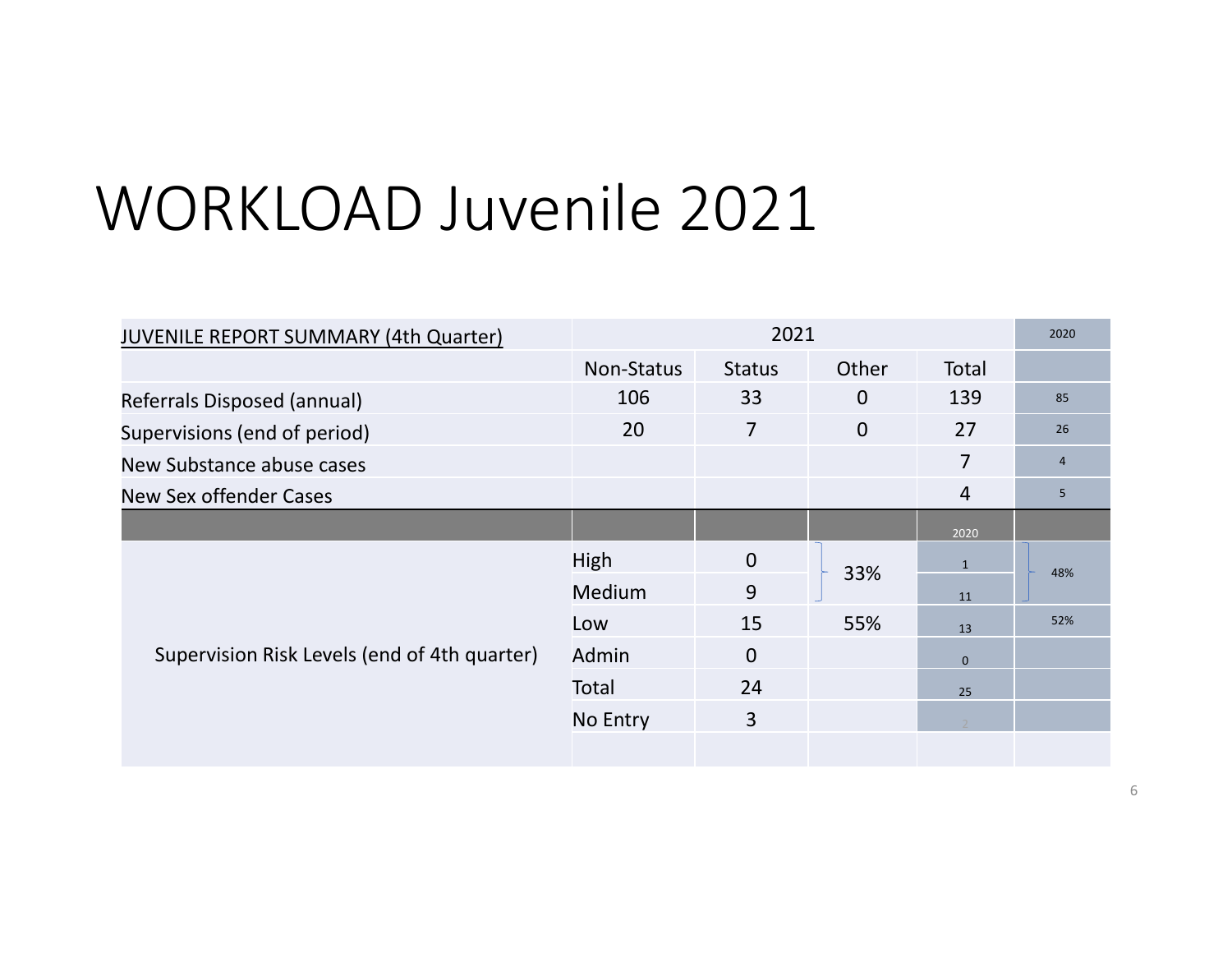#### WORKLOAD Juvenile Placements 2021

| <b>JUVENILE PLACEMENTS (Annual)</b> |                  |               |      |                |  |
|-------------------------------------|------------------|---------------|------|----------------|--|
|                                     |                  | 2021          |      | 2020           |  |
|                                     | Children<br>Days |               | Days | Children       |  |
| <b>Probation Supervision</b>        |                  | 60            |      | 79             |  |
| <b>Foster Placements (DCS Paid)</b> | 1356             | 8             | 444  | $\overline{7}$ |  |
| Detentions                          | 343              | 12            | 335  | 11             |  |
| <b>DOC</b>                          | 351              | $\mathcal{P}$ | 687  | 5              |  |
| <b>Home Detention</b>               | 194              | 5             | 203  | $\overline{7}$ |  |
| <b>Total Removal Days</b>           | 2254             |               | 1818 |                |  |
| <b>Total Children</b>               |                  | 21            |      | 30             |  |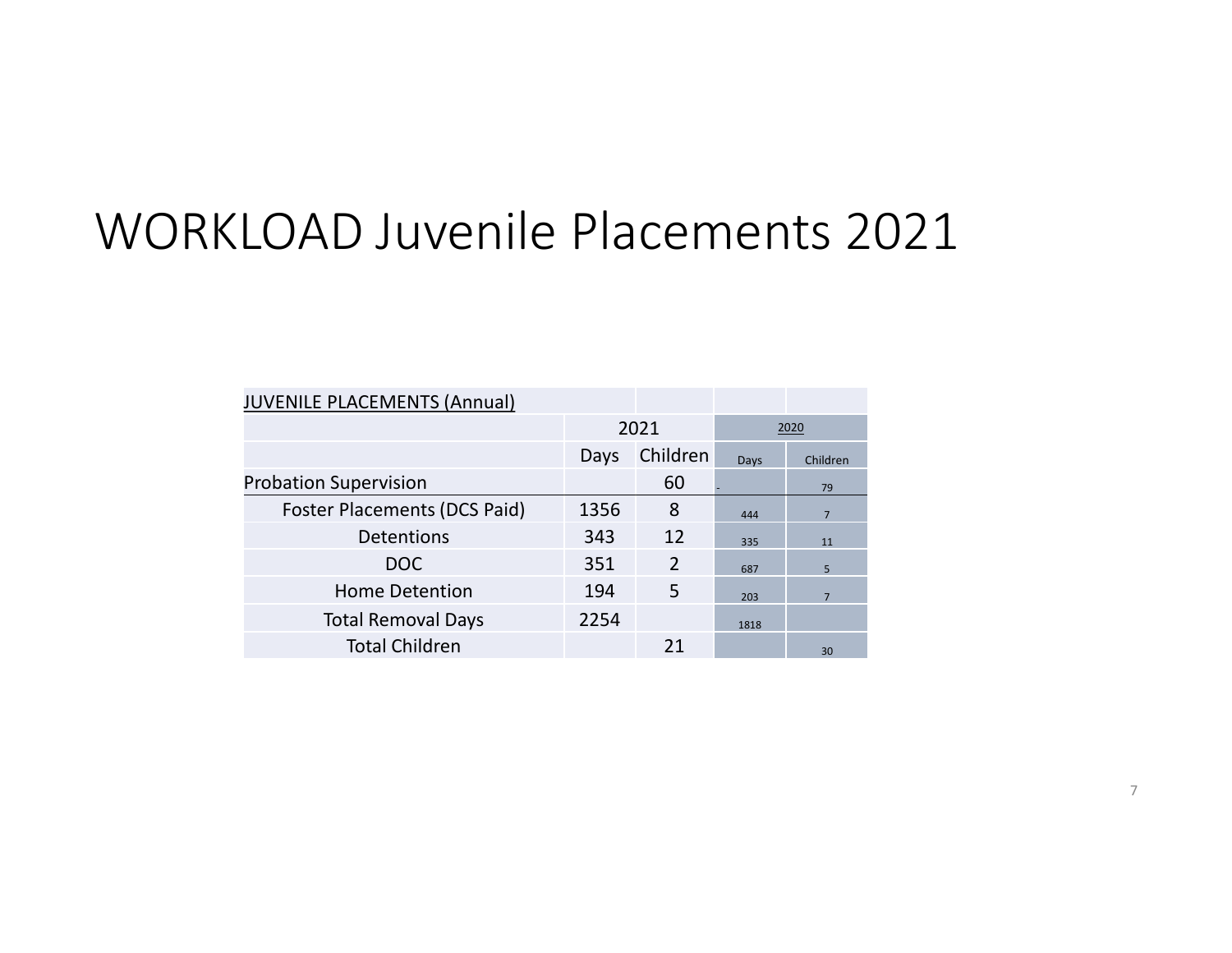#### WORKLOAD Drug Tests

| Drug Tests Data                                |                    |                     |                       |            |
|------------------------------------------------|--------------------|---------------------|-----------------------|------------|
|                                                |                    |                     |                       |            |
| 2021                                           | <b>Total Tests</b> | <b>Total People</b> | <b>Positive Tests</b> | Percentage |
| <b>Total Tests Collected by probation</b>      | 1225               | 260                 | 640                   | 44%        |
| Total Tests Recorded (includes other agencies) | 1235               |                     |                       |            |
| 2020 Total                                     | 633                | 180                 | 332                   | 52%        |
|                                                |                    |                     |                       |            |
| <b>Drugs Found in Tests</b>                    | 2021               | $\frac{9}{6}$       | 2020                  | $\%$       |
| Marijuana                                      | 246                | 32%                 | 126                   | 38%        |
| Opiate                                         | 36                 | 5%                  | 14                    | 4%         |
| <b>Ethyl Glucuronide</b>                       | 55                 | 7%                  | 22                    | 7%         |
| Fentanyl                                       | 30                 | 4%                  | 13                    | 4%         |
| Amphetamine                                    | 119                | 16%                 | 123                   | 37%        |
| Methadone                                      | 60                 | 8%                  | 13                    | 4%         |
| Methamphetamine                                | 10                 | $1\%$               | 18                    | 5%         |
| Benzodiazepine                                 | 5                  | 1%                  | $\overline{4}$        | 1%         |
| Morphine/Opiate                                | $\mathbf 0$        | 0%                  | $\Omega$              | 0%         |
| Oxycodone                                      | $\overline{7}$     | $1\%$               | 5                     | 2%         |
| Cocaine                                        | 18                 | 2%                  | 8                     | 2%         |
| Buprenorphine                                  | 138                | 18%                 | 68                    | 20%        |
| <b>Dilute Validity</b>                         | 43                 | 6%                  | 29                    | 9%         |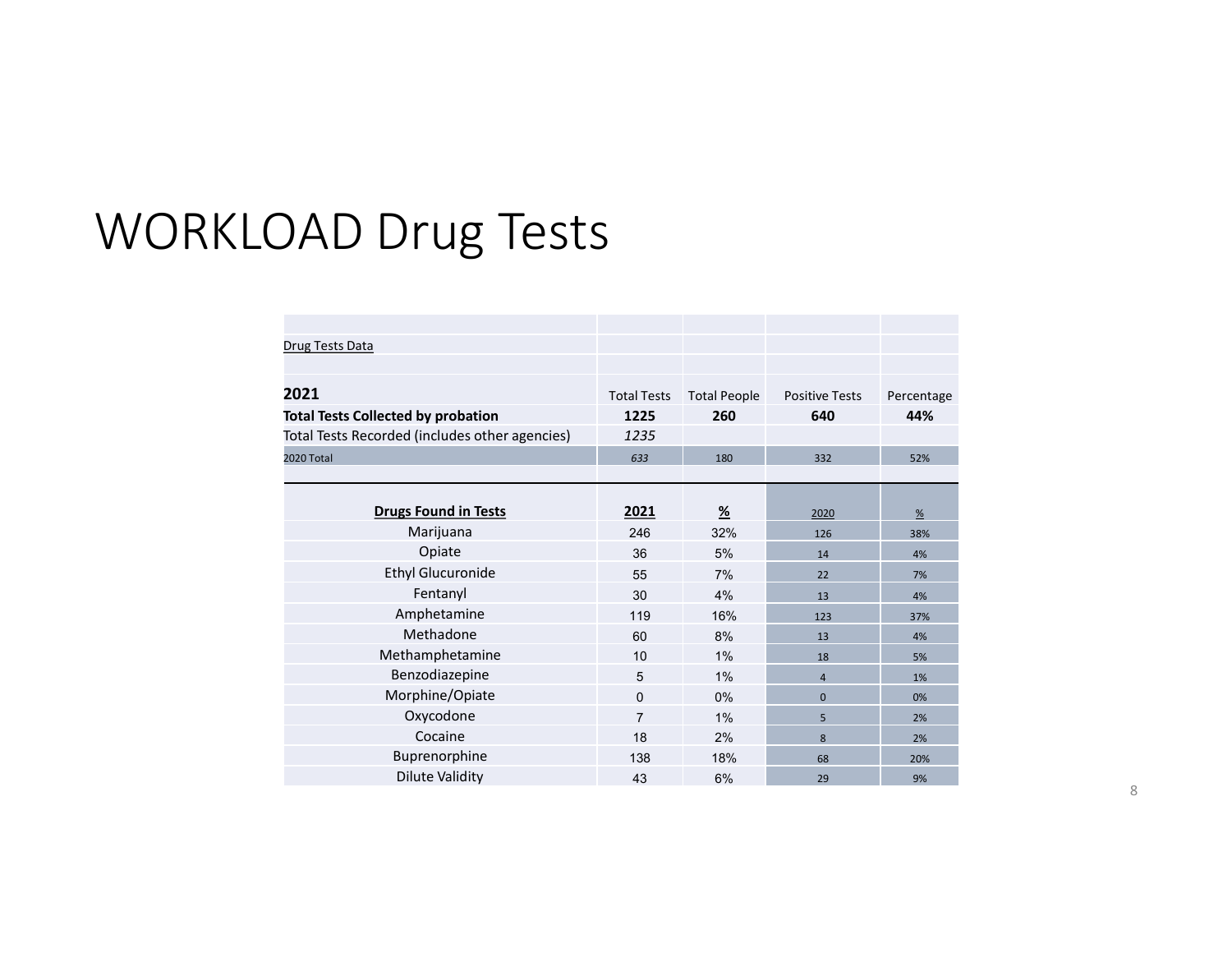#### WORKLOAD Drug Test Table

#### **Wells County Probation**

#### **Drug Test Table**

|                                 | Level 1                                                                | Level 2                                                                                          | Level 3                                      | Level 4         |
|---------------------------------|------------------------------------------------------------------------|--------------------------------------------------------------------------------------------------|----------------------------------------------|-----------------|
|                                 | <b>DAILY CALL IN</b>                                                   | 1 test per 30 days minimum $\vert$ 1 test per 60 days minimum   Incidents of Attention $\dagger$ |                                              |                 |
| <b>ISP Phase I</b>              | All                                                                    |                                                                                                  |                                              |                 |
| <b>ISP Phase II</b>             | All                                                                    |                                                                                                  |                                              |                 |
| Re-Entry ~                      | Until completion of assessment and/or treatment<br>stabilization       |                                                                                                  |                                              |                 |
| <b>Disruption Noted Cases *</b> | High IRAS Screening finding<br>and<br>Completion of assessment process | H/M Overall Risk<br>and<br>High S/A Need                                                         | H/M Overall Risk<br>and<br>Moderate S/A Need | All risk levels |
| All other cases                 |                                                                        |                                                                                                  |                                              | All risk levels |

All persons under probation supervision are subject to testing upon suspicion of use. Probationer may be placed on more intensive testing schedule as part of case plan intervention, sanction, or for evaluation before supervision adjustment.

~ Re-Entry - Release from incarceration after 182 actual days.

\* Disruption Noted Case– any of the substance abuse offenses denoted by the Indiana Office of Court Services (IC 7.1; IC 9-30-5; IC 16-42; or IC 35-48) or where there is indication that substance abuse is an element of the offense (i.e., under the influence at time of offense).

**†** Incident of Attention—e.g., police contact, anonymous call, uncharacteristic or non compliant behavior, other agency drug test findings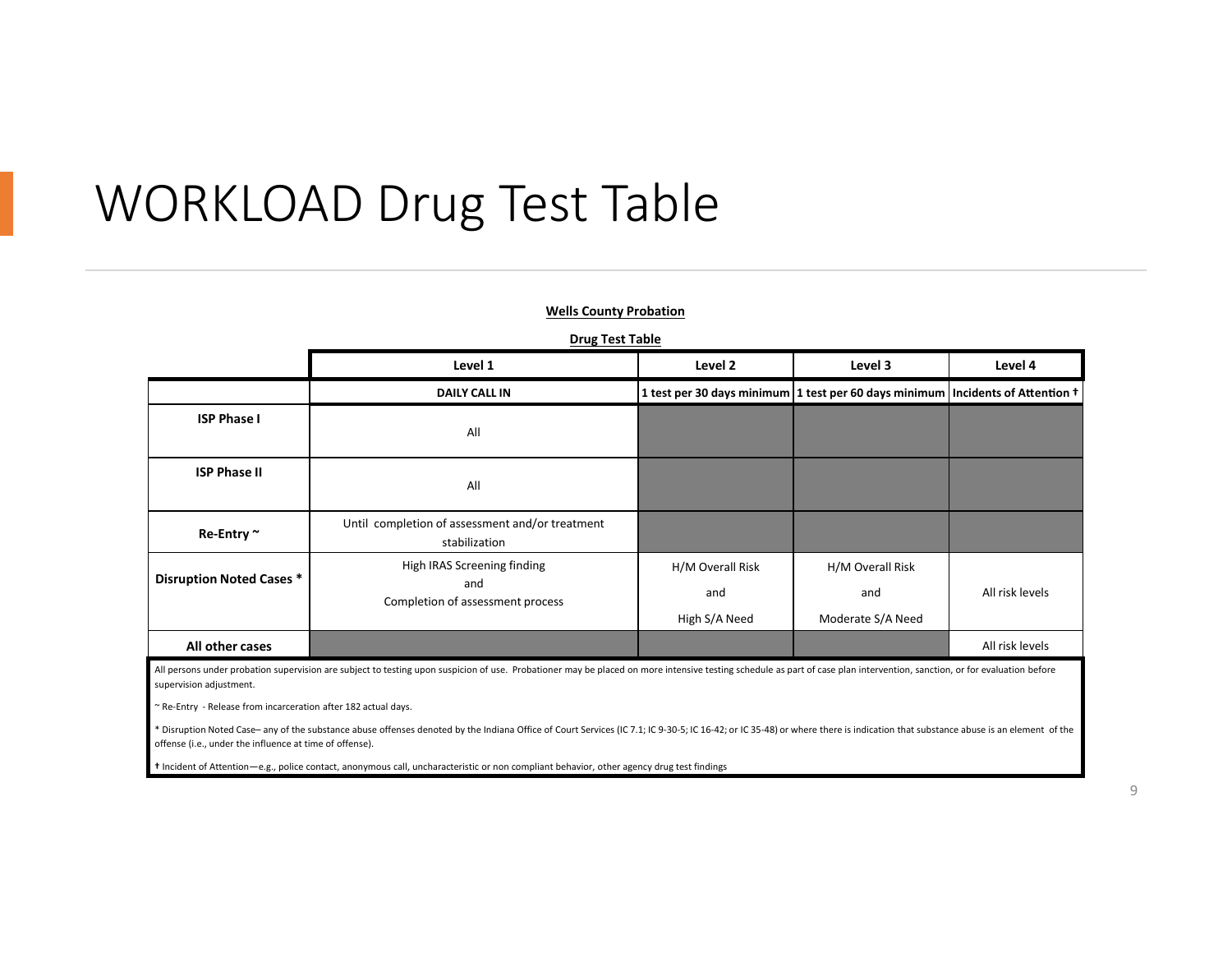### BEHAVIOR RESPONSES

Probation as a community supervision is transforming into a system of responding to behaviors which most affect recidivism.

- Individuals who are willing to change targeted behavior, or at least contemplate changing targeted behavior, will be reinforced for:
	- positive / prosocial behaviors with incentives
	- negative / undesired behaviors with sanctions
- Individuals who violate their terms of probation and reflect no desire to change their behavior will be returned to court with a violation petition.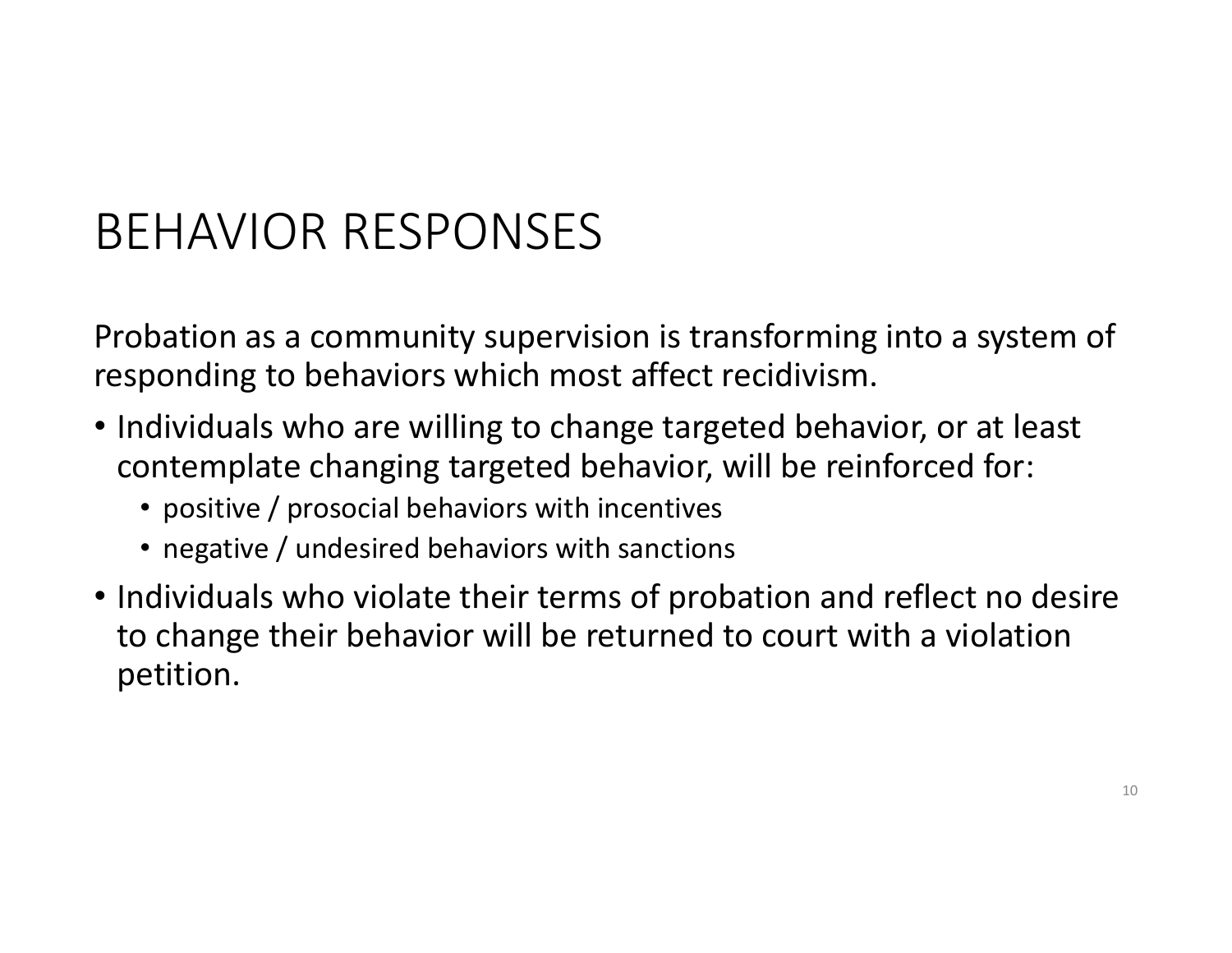#### BEHAVIOR RESPONSES Overview

- Positive and prosocial behavior are celebrated and rewarded as a success under community supervision strategies.
- Negative and undesired behaviors, conversely, are challenged and sanctioned to decelerate activities which may likely lead to recidivism.
- Recidivism or absconding from supervision results in petitions to revoke probation.
- Based on cognitive-behavioral models, the probation department uses tools of the Indiana Risk Assessment System (IRAS) and Indiana Youth Assessment System (IYAS), as wells as other recognized assessment tools to ascertain individuals' willingness and ability to change behavior.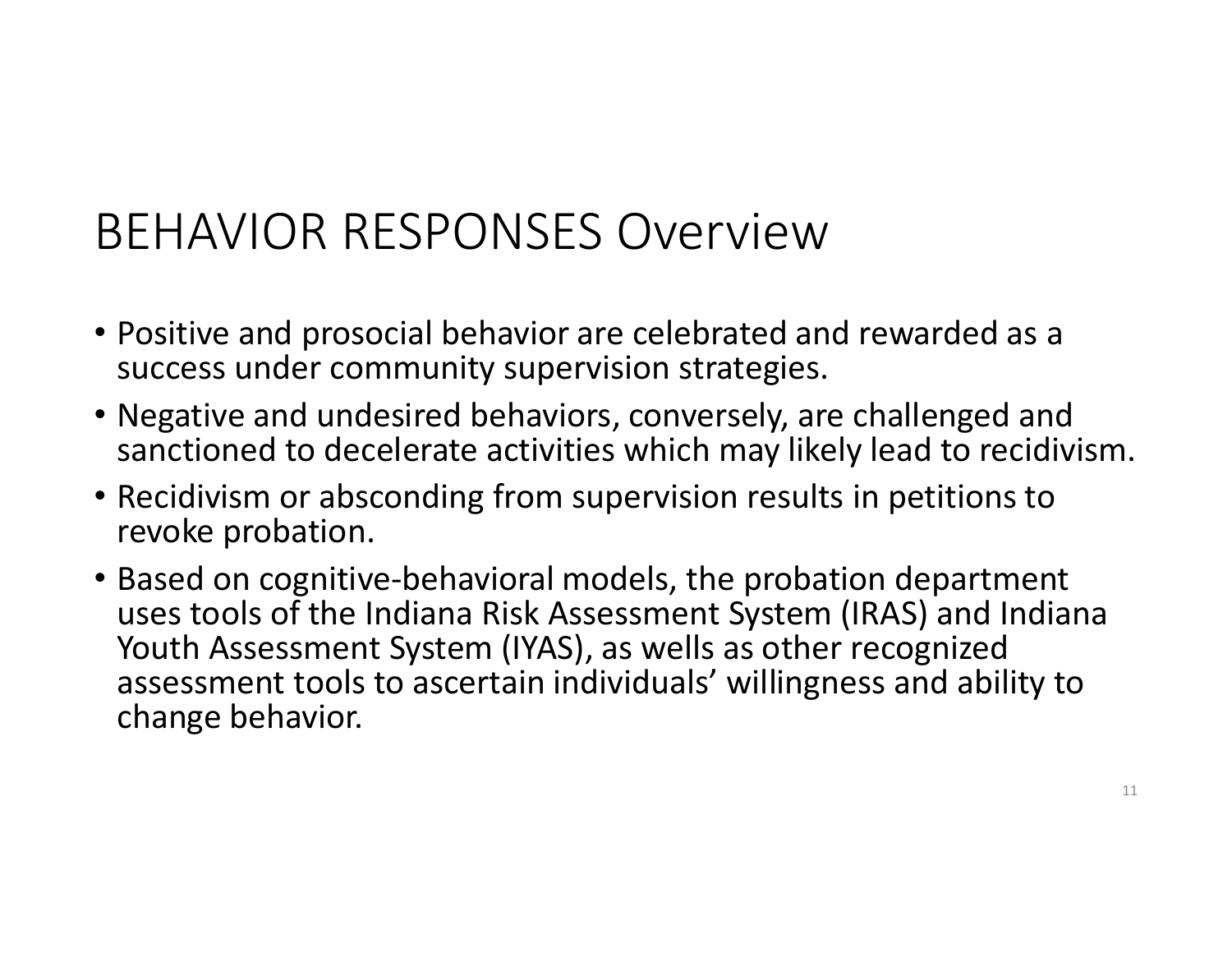### BEHAVIOR RESPONSES Overview Data

Of all 894 people we supervised in 2021

- 77% (690) were supervised without a violation petition filed
- 23% (204) had at least one violation petition filed

Of all 991 people we supervised in 2020

- 75% (744) were supervised without a violation petition filed
- 25% (247) had at least one violation petition filed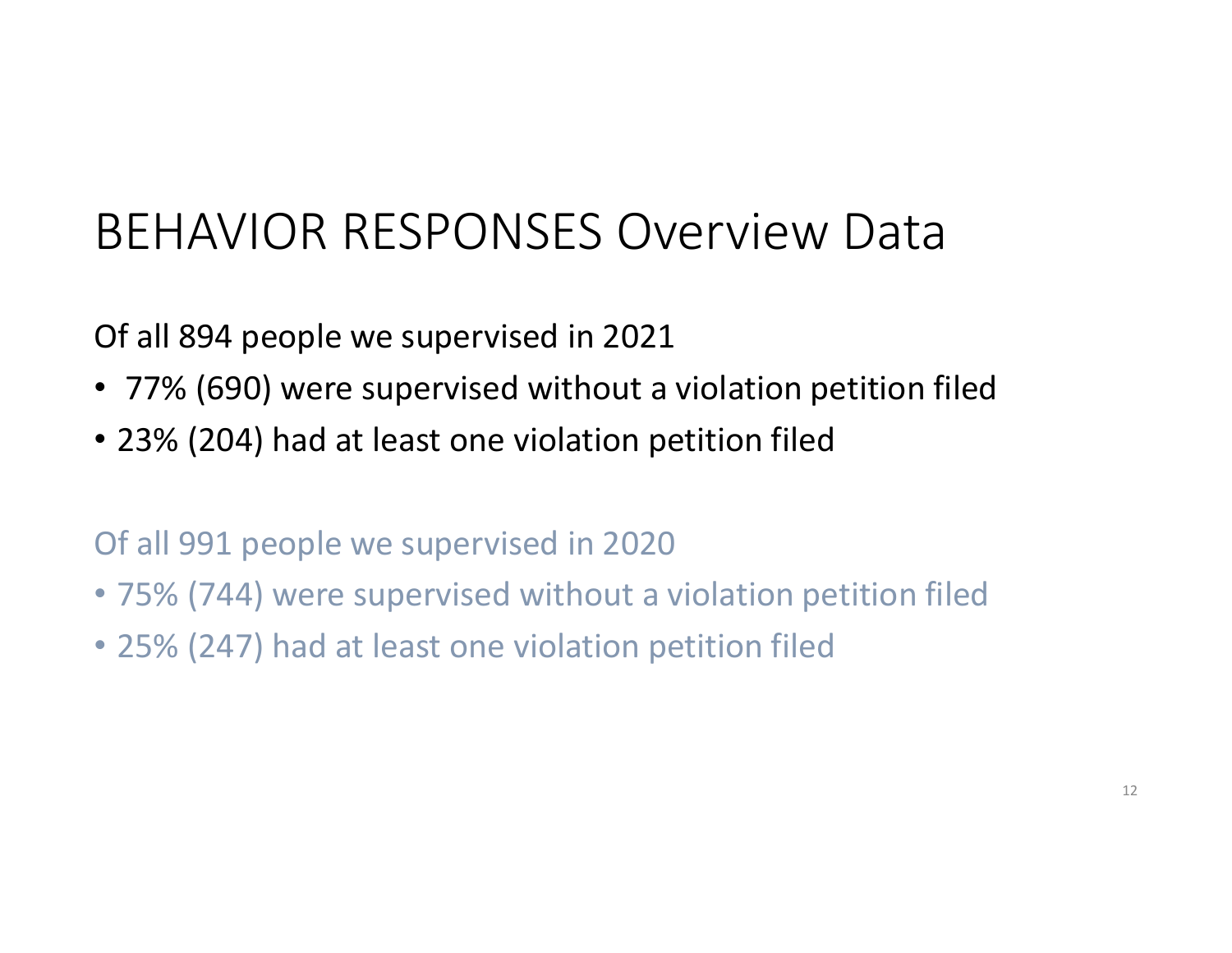## BEHAVIOR RESPONSES Overview Data

464 people were terminated from probation in 2021

- 78% (362) were terminated from probation
- 22% (102) were revoked or absconded
	- 46 revoked for new offense
	- 41 revoked for technical violations
	- 15 were closed as absconded
- 552 people were terminated from probation in 2020
- 75% (416) were terminated from probation
- 24% (135) were revoked or absconded
	- 79 revoked for new offense
	- 38 revoked for technical violations
	- 19 were closed as absconded
- •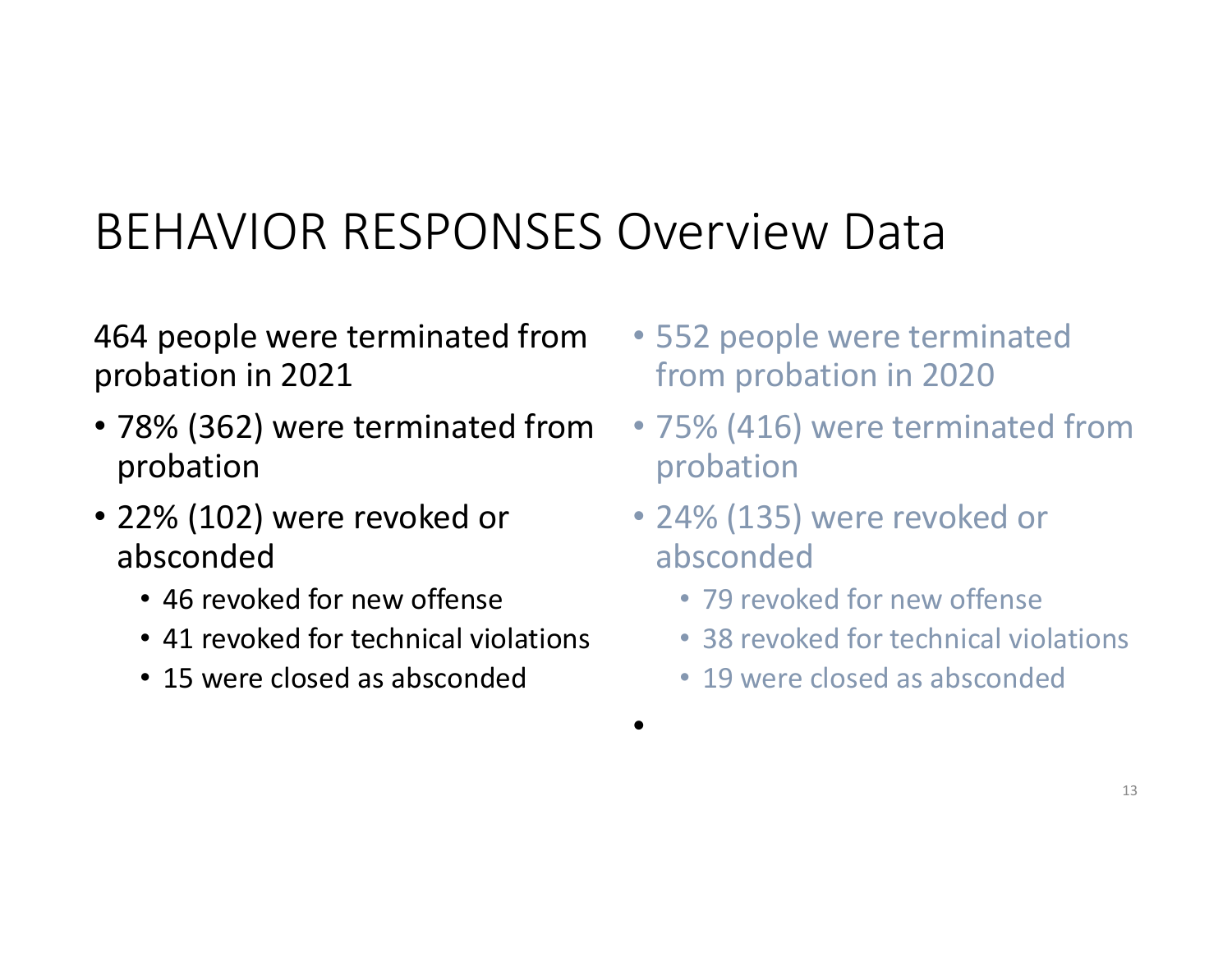#### BEHAVIOR RESPONSES Overview Data

**Based on information available in the Supervised Release System (SRS) of INcite, the following information was gleaned from records in 2021 from both juvenile and adult jurisdictions. (All first filings table).** 

- Total of 894 people were supervised in 2021
- 23% (204) individuals had a violation filed
- 33% (71) were filed in the first 120 days of supervision
- 40% (85) were for new law violations
- 52% (111) were high or moderate risk
- 20% (43) of the technical violations were for drug use while on probation
- Overall, 346 violation petitions were filed on the 204 people.

**Comparison data from 2020 is provided below.** 

- Total of 991 people were supervised in 2020
- 25% (247) individuals had a violation filed
- 32% (87) were filed in the first 120 days of supervision
- 39% (104) were for new law violations
- 45% (114) were high or moderate risk
- 35% (58) of the technical violations were for drug use while on probation
- Overall, 384 violation petitions were filed for the 247 people.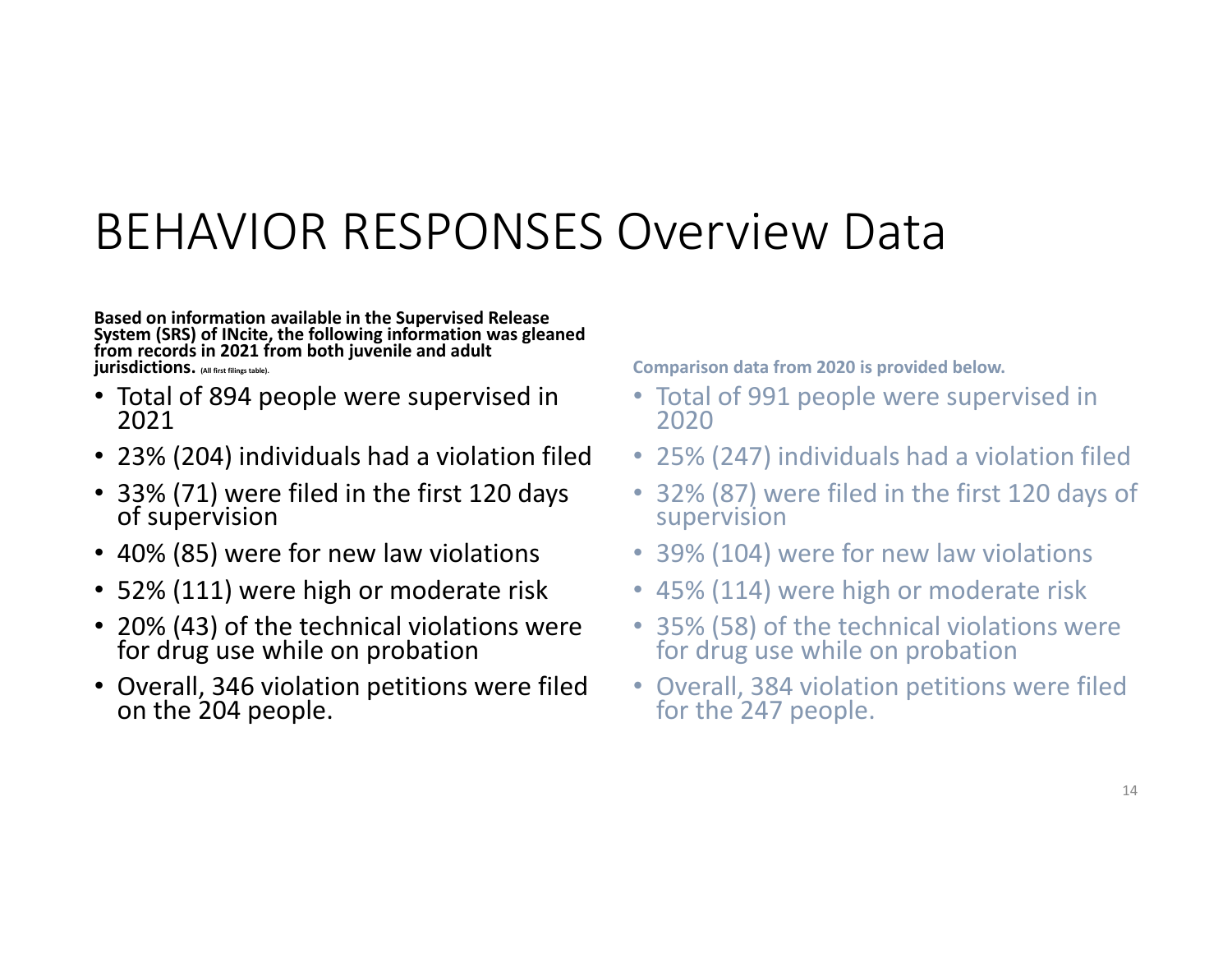### BEHAVIOR RESPONSES Incentives and Sanctions

- The goal for use of incentives and sanctions is for quick response to targeted behavior for best chance at change.
- We hope to increase incentive and sanction use in lieu of probation violation petitions over time.
- Such reductions will consume less resources such as court time and jail bed space.
- Using probation violation data from past we anticipate a reduction in future technical violations by using incentives and sanctions.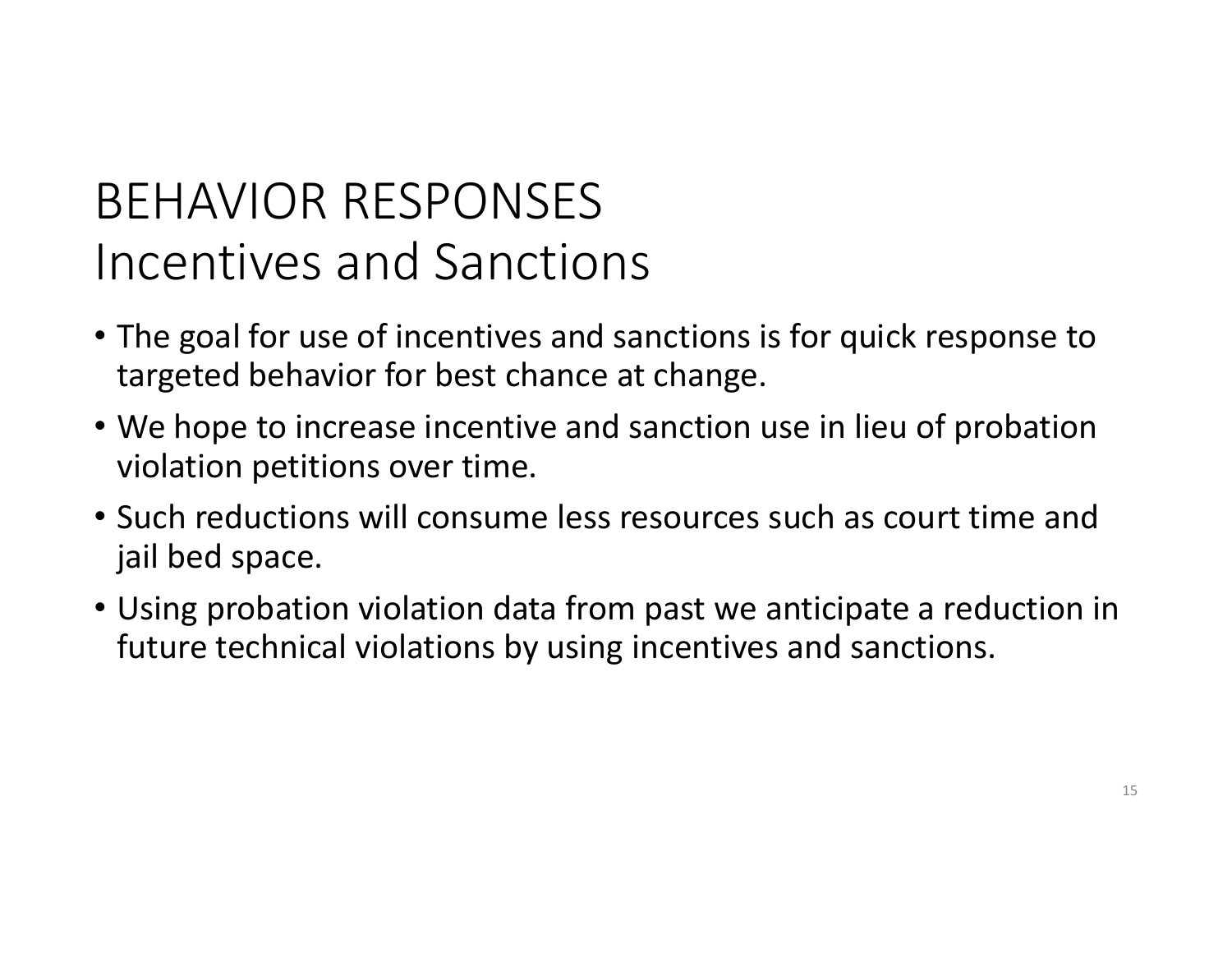## BEHAVIOR RESPONSES Incentives and Sanctions Definitions & Data

- Sanctions are responses to undesired behaviors in which probation believes the individual is still willing/able to change but reinforcement is needed to curb the behavior.
- Incentives are responses to recognize and reinforce desired behavior.
- Interventions are tools we use to help modify behavior from undesired to desired.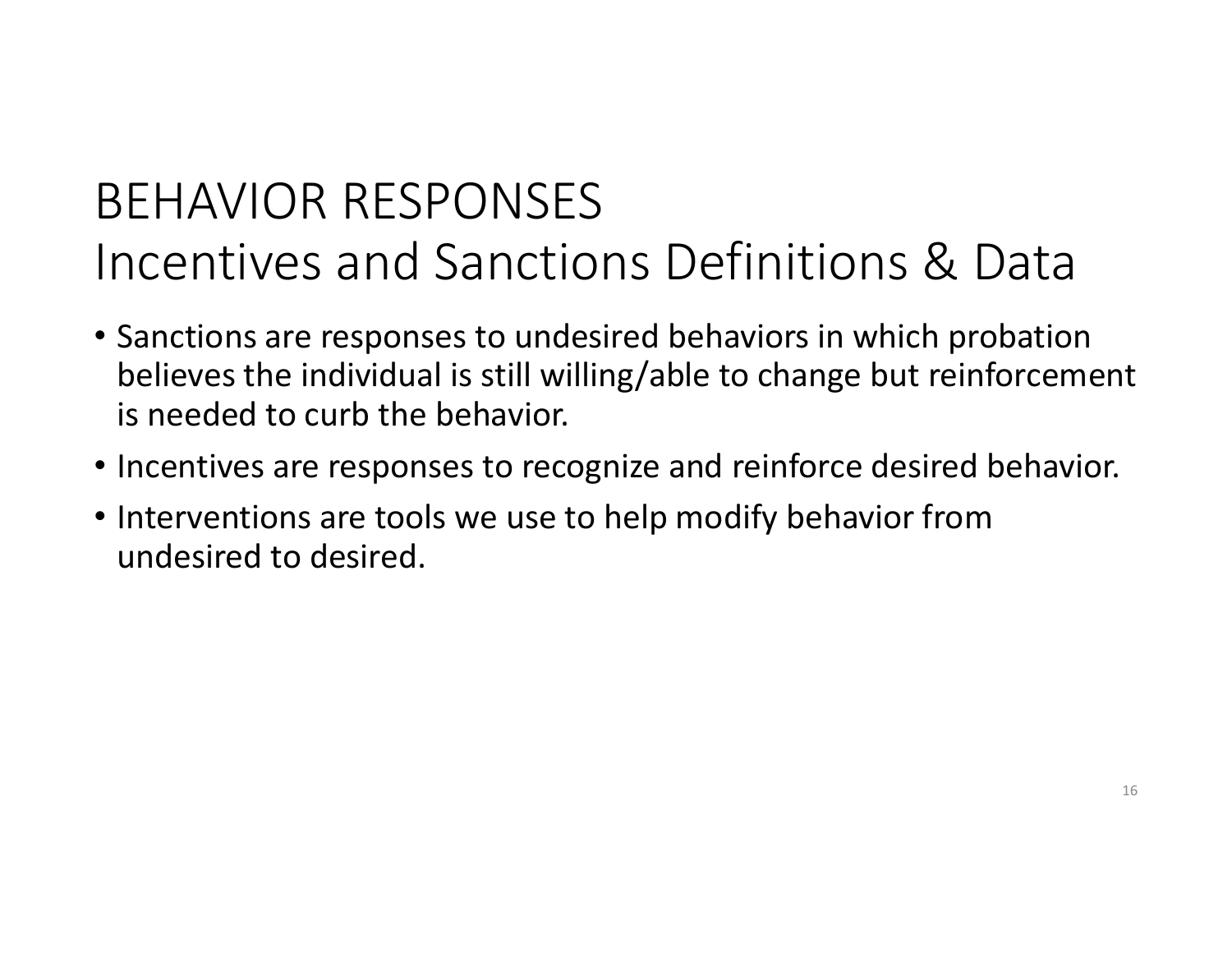| Sanctions                                |        |            |  |  |  |  |
|------------------------------------------|--------|------------|--|--|--|--|
| Name                                     | Number | Percentage |  |  |  |  |
| <b>Verbal Warning</b>                    | 15     | 18%        |  |  |  |  |
| Placed on Drug Testing Call-in Program   | 27     | 32%        |  |  |  |  |
| <b>Increased Supervision or Services</b> | 10     | 12%        |  |  |  |  |
| <b>Home Detention</b>                    | 1      | 1%         |  |  |  |  |
|                                          |        |            |  |  |  |  |
| Petition to revoke probation             | 13     | 15%        |  |  |  |  |
| <b>Extension of Probation</b>            | 16     | 19%        |  |  |  |  |
| <b>Community Control</b>                 | 2      | 2%         |  |  |  |  |
| <b>Community Service</b>                 | 1      | 1%         |  |  |  |  |
| Total                                    | 85     | 100%       |  |  |  |  |

**College** 

| <b>Sanction Behaviors</b>                           |                |            |  |  |  |
|-----------------------------------------------------|----------------|------------|--|--|--|
| Behavior                                            | Number         | Percentage |  |  |  |
| Violation of Probation Condition (list in comments) | 2              | 2%         |  |  |  |
| Failure to comply with counseling requirements      | 8              | 9%         |  |  |  |
| Use of Drugs or Alcohol                             | 48             | 56%        |  |  |  |
| New Offense- Greater or equal to current offense    | 4              | 5%         |  |  |  |
| <b>Failure to Report</b>                            | 6              | 7%         |  |  |  |
| Failure to Pay                                      | $\overline{2}$ | 2%         |  |  |  |
| Failed drug screen                                  | 6              | 7%         |  |  |  |
| truant                                              | 2              | 2%         |  |  |  |
| curfew violation                                    | 2              | 2%         |  |  |  |
| incorrigible behavior                               | 4              | 5%         |  |  |  |
| missing assignments                                 | 1              | 1%         |  |  |  |
| Total                                               | 85             | 100%       |  |  |  |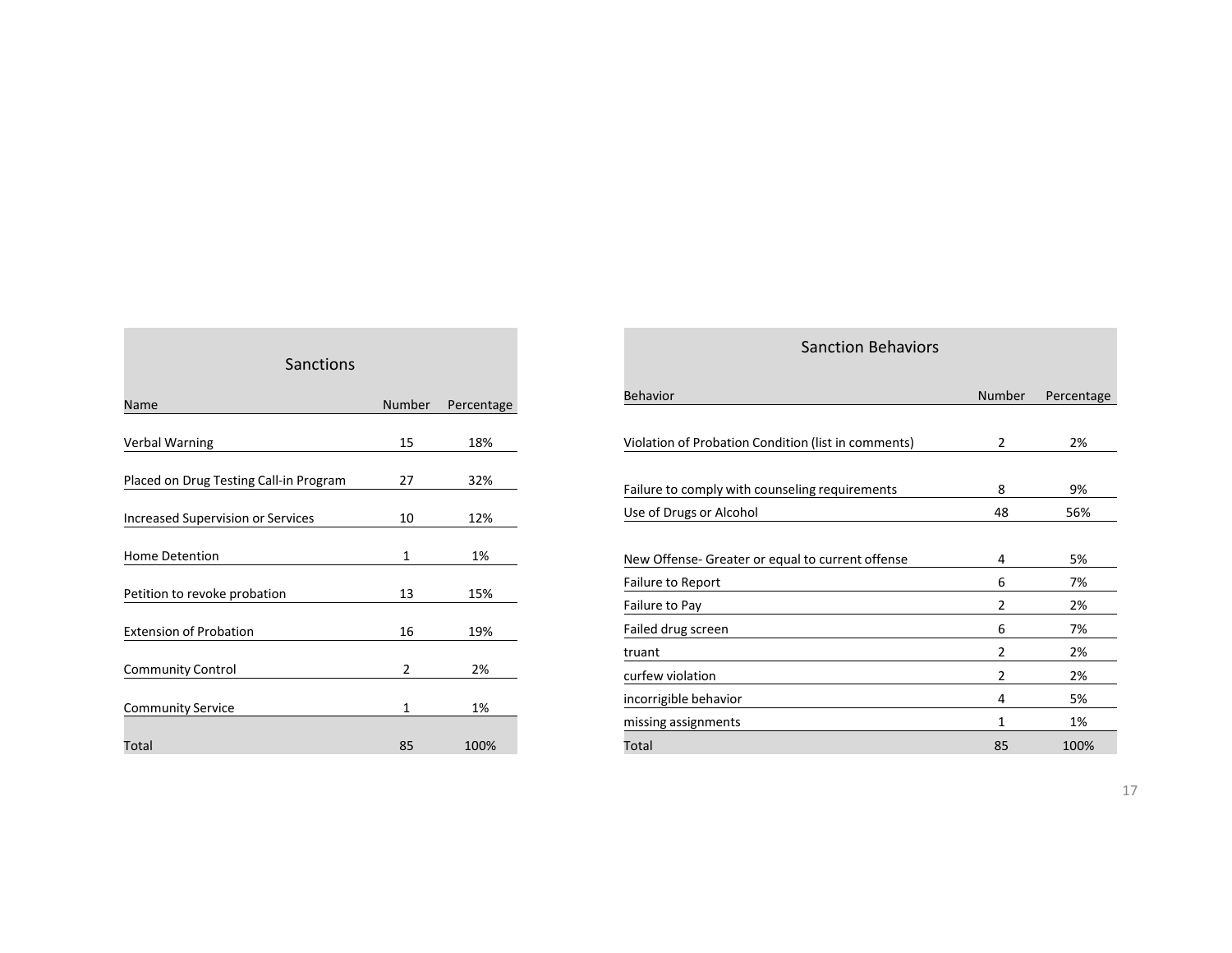| Incentive Behaviors                                                     |               |            |  |  |  |
|-------------------------------------------------------------------------|---------------|------------|--|--|--|
| <b>Behavior</b>                                                         | <b>Number</b> | Percentage |  |  |  |
| Engaged in pro-social activities                                        | 1             | 1%         |  |  |  |
| Compliance with counseling referral                                     | 5             | 3%         |  |  |  |
| Completed a counseling program                                          | 5             | 3%         |  |  |  |
| Compliant overall with supervision requirements                         | 60            | 34%        |  |  |  |
|                                                                         |               |            |  |  |  |
| Prepared for probation meetings (homework, samples, prescriptions, etc) | 2             | 1%         |  |  |  |
| Demonstrated a skill                                                    | 2             | 1%         |  |  |  |
| Completed Call in Program (case plan)                                   | 13            | 7%         |  |  |  |
| Substance free                                                          | 3             | 2%         |  |  |  |
| Satisfy financial obligations on schedule                               | 1             | 1%         |  |  |  |
| Overall compliance                                                      | 84            | 47%        |  |  |  |
|                                                                         | 1             | 1%         |  |  |  |
| Appropriate communication                                               |               |            |  |  |  |
| Total                                                                   | 177           | 100%       |  |  |  |

| Incentives                |             |            |  |  |  |  |
|---------------------------|-------------|------------|--|--|--|--|
| Name                      | Number      | Percentage |  |  |  |  |
| <b>Verbal Praise</b>      | 21          | 12%        |  |  |  |  |
|                           |             |            |  |  |  |  |
| <b>Incentive Card</b>     | 54          | 31%        |  |  |  |  |
| Hotline Completion Letter | 14          | 8%         |  |  |  |  |
| Stephanie's Stars         | 82          | 46%        |  |  |  |  |
| Early Release             | $\mathbf 1$ | 1%         |  |  |  |  |
| Curfew Extension          | 1           | 1%         |  |  |  |  |
| <b>Reduced Reporting</b>  | 4           | 2%         |  |  |  |  |
| Total                     | 177         | 100%       |  |  |  |  |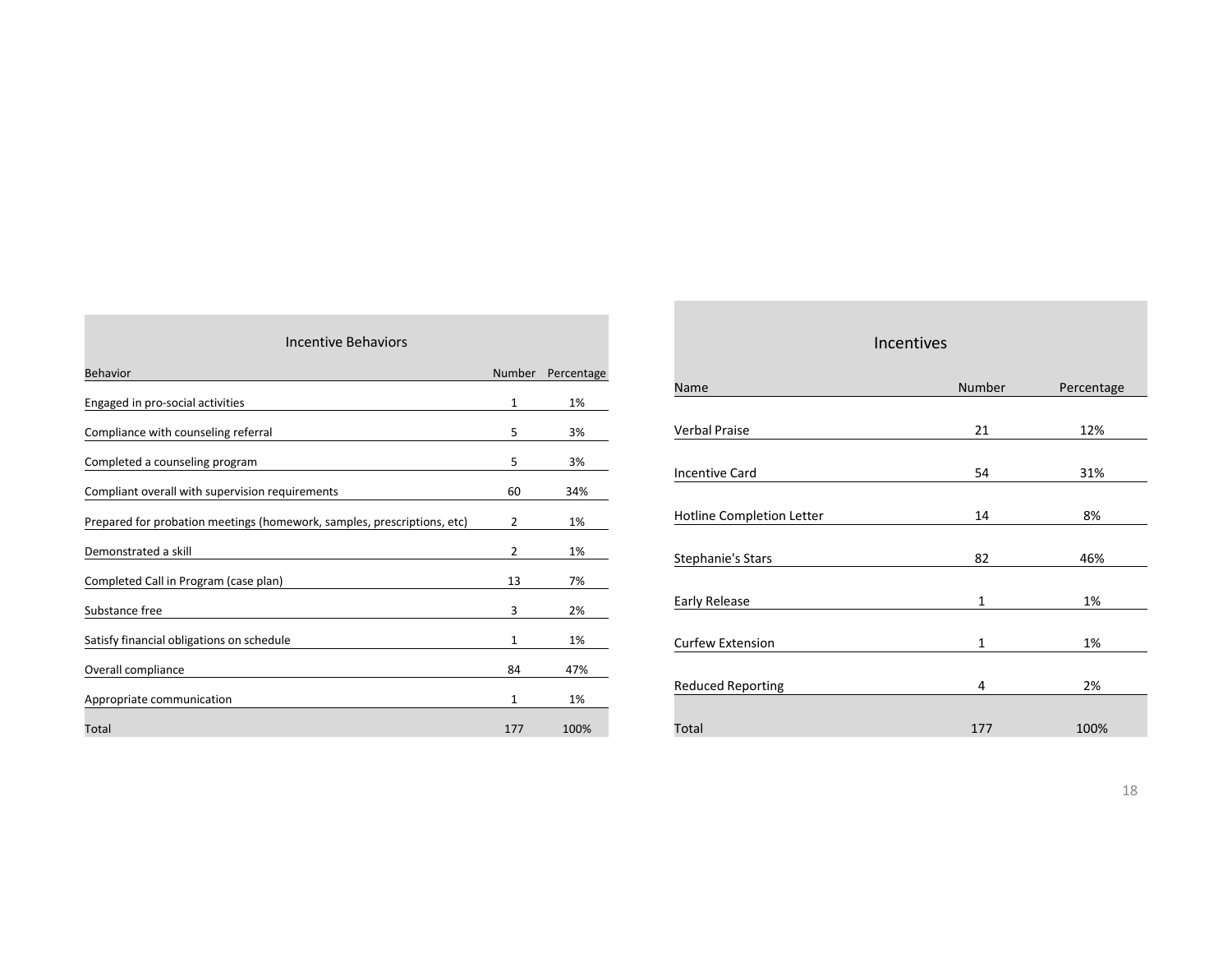| Interventions                        |        |            |  |  |  |  |
|--------------------------------------|--------|------------|--|--|--|--|
| Name                                 | Number | Percentage |  |  |  |  |
| Carey Guide or EPICS                 | 8      | 19%        |  |  |  |  |
| Counseling                           | 25     | 60%        |  |  |  |  |
|                                      | 3      | 7%         |  |  |  |  |
| <b>Increased Reporting</b>           |        |            |  |  |  |  |
| Placed on a call on program          | 5      | 12%        |  |  |  |  |
| Removed or added Probation Condition | 1      | 2%         |  |  |  |  |
| Total                                | 42     | 100%       |  |  |  |  |

|                      | <b>Intervention Behaviors</b> |            |
|----------------------|-------------------------------|------------|
| Behavior             | Number                        | Percentage |
| Poor Decision Making | 3                             | 7%         |
| Alcohol Use          | 6                             | 14%        |
| Drug Use             | 33                            | 79%        |
| Total                | 42                            | 100%       |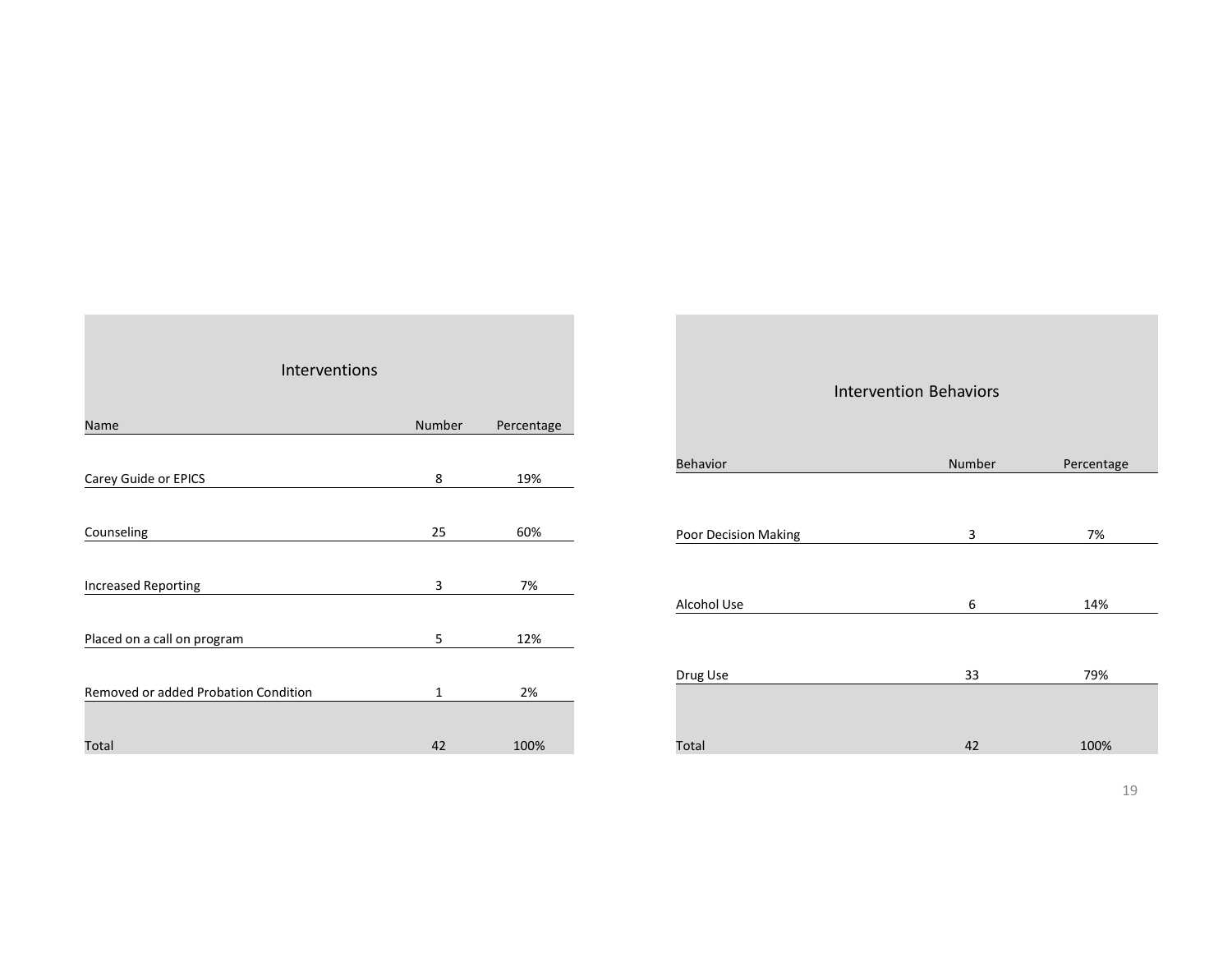

#### **Carey Guides tools (web-based) Carey Guides Toos (printer versions)**

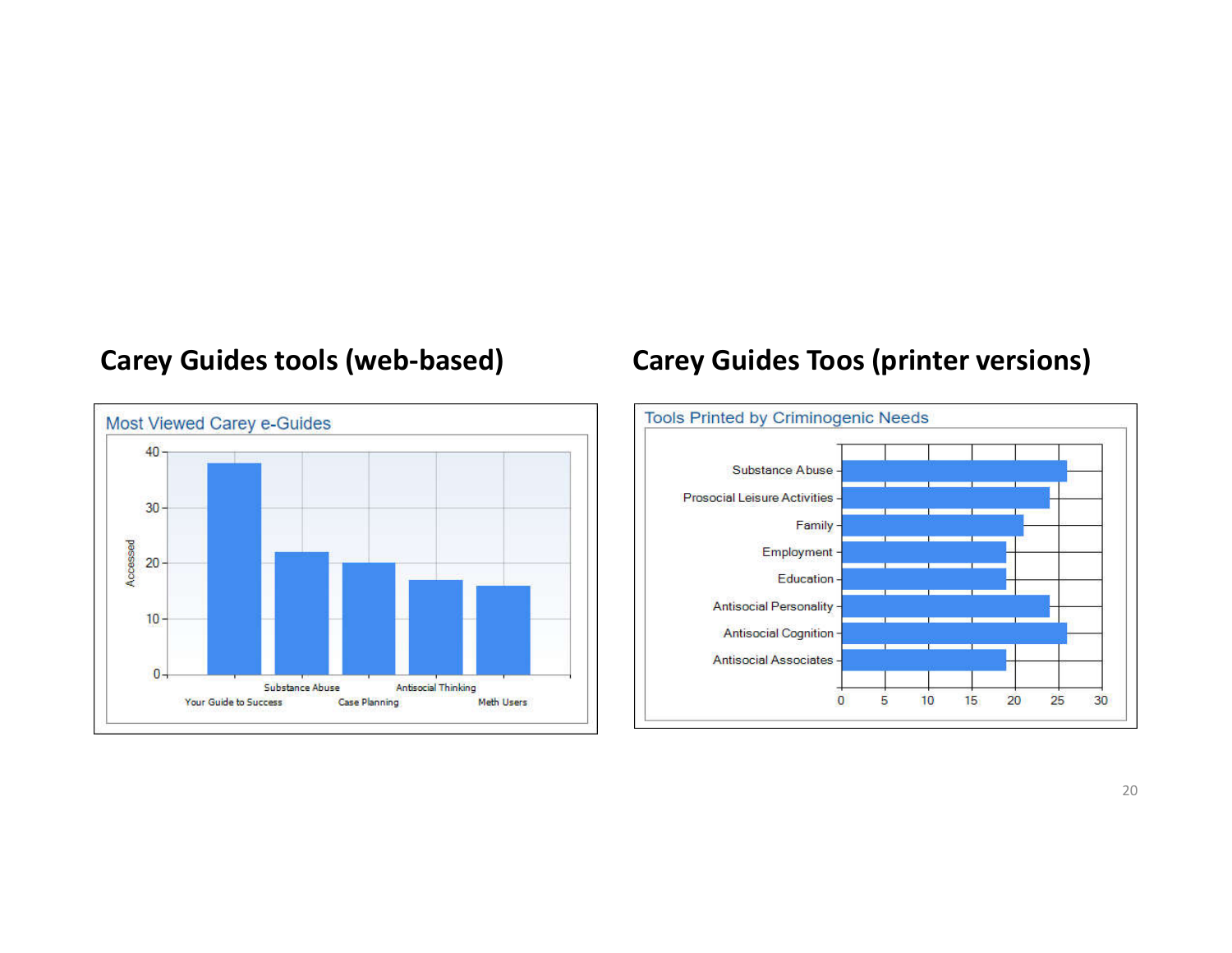#### BEHAVIOR RESPONSE Interpretation

• We note that we filed fewer petitions for failed drug tests in 2021 than in 2020 while the percentage of petitions filed for new law violations remained about the same (page 13). We believe this data suggests that our use of administrative sanctions does not result in increases in new law violations.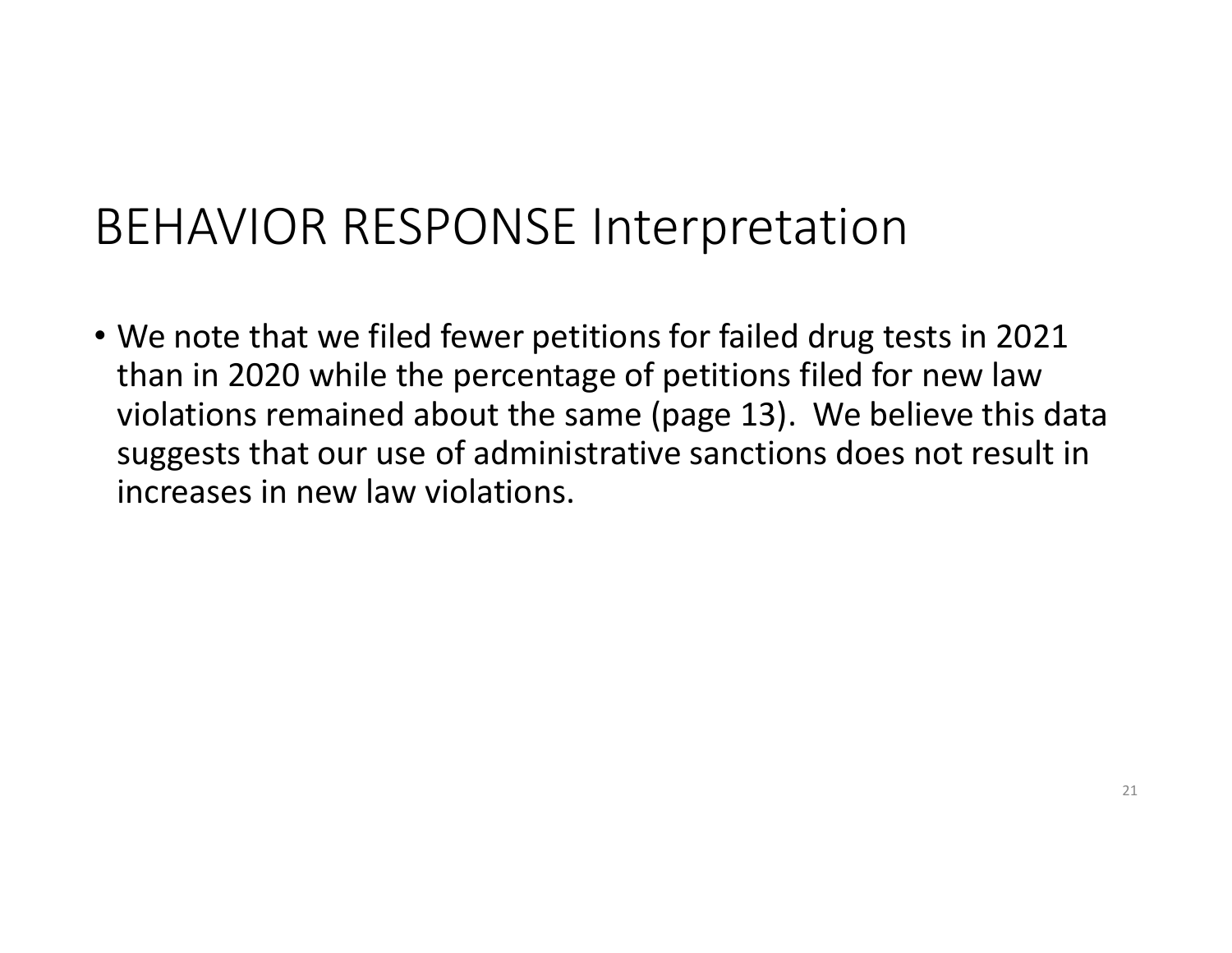#### FINANCIAL

- Beginning in 2021 the probation department budget was incorporated into the Wells Circuit Court budget.
	- Total Probation Operations Budget: \$521,586.
		- Personnel: \$488,780
	- Percent of budget from Users Fees: 20.57%
- Fund Balances as of December 31, 2021
	- Adult User Fees \$297,364
	- Juvenile User Fees \$35,002
	- Drug Test Funds \$14,518
	- County Offender Transportation Fund \$4,722
	- Substance/Indigent Fund \$ 3,260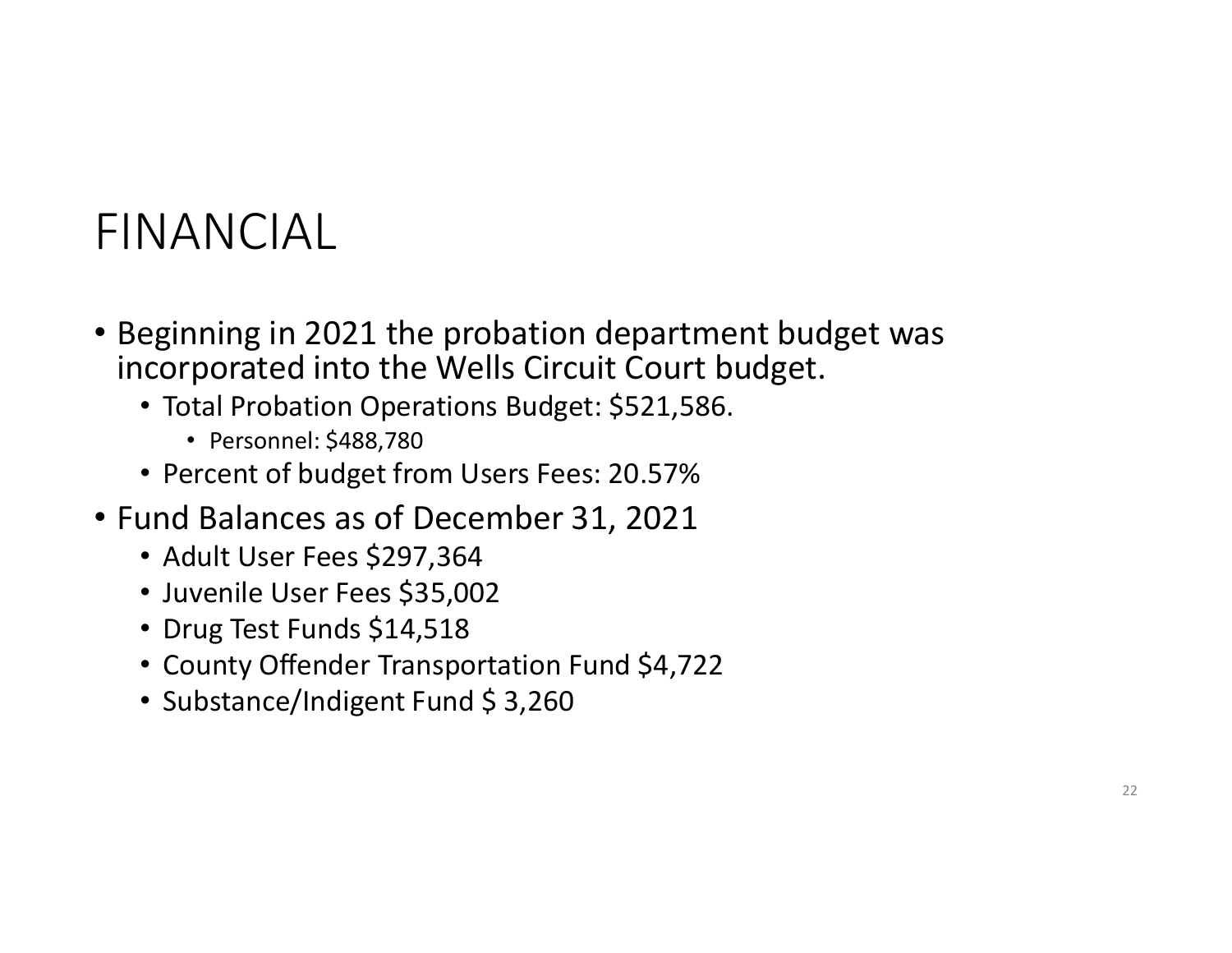#### FINANCIAL Restitution Collection

- Probation assisted in the collection of \$62,988 in restitution in 2021.
- For comparison we assisted in the collection of \$50,136 in restitution in 2020.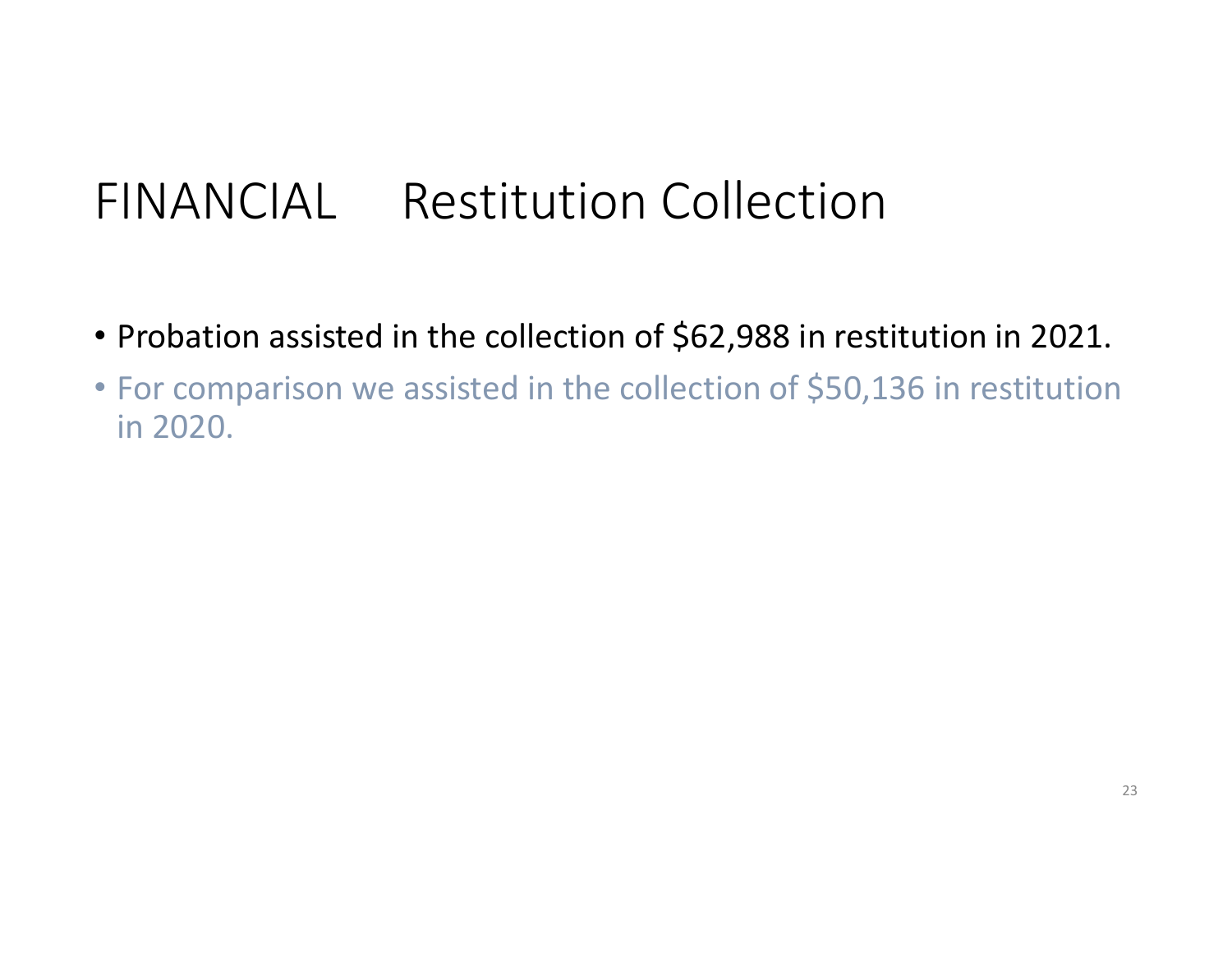#### FINANCIAL User Fee Collections

| Year         |                |                 |              |                         |                                |                |                 |                   |
|--------------|----------------|-----------------|--------------|-------------------------|--------------------------------|----------------|-----------------|-------------------|
|              | <b>Circuit</b> | <b>Superior</b> | Juvenile     | Admin.                  | <b>Transfer</b>                | <b>UT Fees</b> | <b>Interest</b> | <b>Total</b>      |
| 2021         |                |                 |              |                         | (full amount<br>recorded)      |                |                 |                   |
| Jan          | \$3,138.44     | \$6,998.55      | \$<br>38.80  | \$1,993.34              |                                | \$<br>325.00   | \$<br>75.90     | ¦\$<br>12,570.03  |
| Feb          | \$2,544.00     | \$4,625.73      | \$<br>276.45 | \$1,408.35              |                                | \$<br>520.00   | \$<br>75.75     | ļ\$<br>9,450.28   |
| Mar          | \$1,145.04     | \$11,742.15     | \$1,105.80   | \$3,721.83              |                                | \$<br>913.75   | \$<br>97.98     | ļ\$.<br>18,726.55 |
| Apr          | \$1,377.82     | \$7,392.89      | \$<br>344.35 | \$2,332.89              |                                | \$<br>845.00   | \$<br>93.75     | ¦\$<br>12,386.70  |
| May          | \$1,173.70     | \$5,370.98      | \$<br>38.80  | \$1,274.16              | \$<br>125.00                   | \$<br>350.00   | \$<br>102.22    | ļ\$<br>8,434.86   |
| Jun          | \$274.51       | \$6,902.04      | \$<br>465.60 | $\zeta$<br>949.50       | \$<br>125.00                   | \$<br>340.00   | \$<br>72.41     | ļ\$<br>9,129.06   |
| Jul          | \$485.00       | \$2,598.15      | \$<br>19.40  | $\frac{1}{2}$<br>999.34 | \$<br>125.00                   | \$<br>405.00   | \$<br>66.89     | ļ\$.<br>4,698.78  |
| Aug          | \$2,800.71     | \$4,236.77      | \$<br>275.48 | \$1,748.77              | \$<br>125.00                   | \$<br>580.00   | \$<br>91.55     | ¦\$<br>9,858.28   |
| Sep          | \$247.35       | \$3,658.36      | \$<br>518.95 | \$1,539.13              | \$<br>$\overline{\phantom{a}}$ | \$<br>355.00   | \$.<br>127.65   | ļ\$.<br>6,446.44  |
| Oct          | \$1,441.97     | \$3,176.81      | \$<br>208.55 | \$1,384.93              | \$<br>$\overline{\phantom{a}}$ | \$<br>375.00   | \$<br>107.88    | ļ\$<br>6,695.14   |
| <b>Nov</b>   | \$1,985.10     | \$3,007.00      | \$<br>490.82 | \$1,564.48              | \$<br>125.00                   | \$<br>545.00   | \$<br>165.60    | ¦\$<br>7,883.00   |
| <b>Dec</b>   | \$1,185.95     | \$3,210.70      | \$<br>688.70 | \$1,420.29              | \$<br>250.00                   | \$<br>361.67   | \$123.68        | ļ\$<br>7,240.99   |
| <b>Total</b> | \$17,799.59    | \$62,920.13     | \$4,471.70   | \$20,337.01             | \$.<br>875.00                  | \$<br>5,915.42 | \$1,201.26      | \$<br>113,520.11  |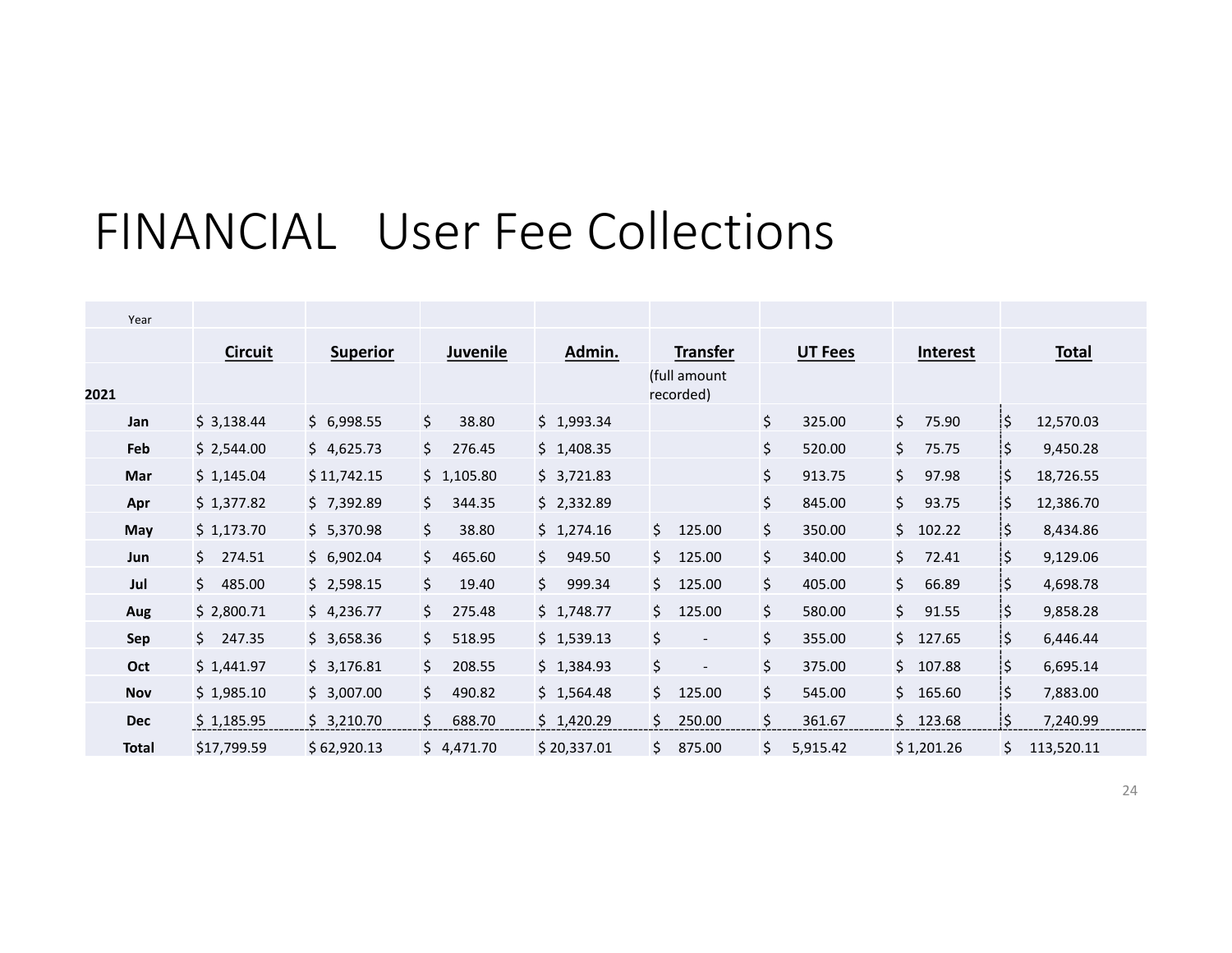#### FINANCIAL Users Fee collections forecast

|                     | <b>Admin Collected</b> |         |          |
|---------------------|------------------------|---------|----------|
| Jan - Dec 2021      | 12 month ave/mo        | $\zeta$ | 1,694.75 |
| Jan 2019 - Dec 2021 | 36 month ave/mo        | $\zeta$ | 1,707.64 |
|                     | <b>Adult PUF</b>       |         |          |
|                     | 12 month ave/mo        | $\zeta$ | 6,726.64 |
|                     | 36 month ave/mo        | $\zeta$ | 6,447.54 |
|                     | Juvenile PUF           |         |          |
|                     | 12 month ave/mo        | $\zeta$ | 372.64   |
|                     | 36 month ave/mo        | $\zeta$ | 492.54   |
|                     | Drug Test Fees         |         |          |
|                     | 12 month ave/mo        | $\zeta$ | 492.95   |
|                     | 36 month ave/mo        | \$      | 516.71   |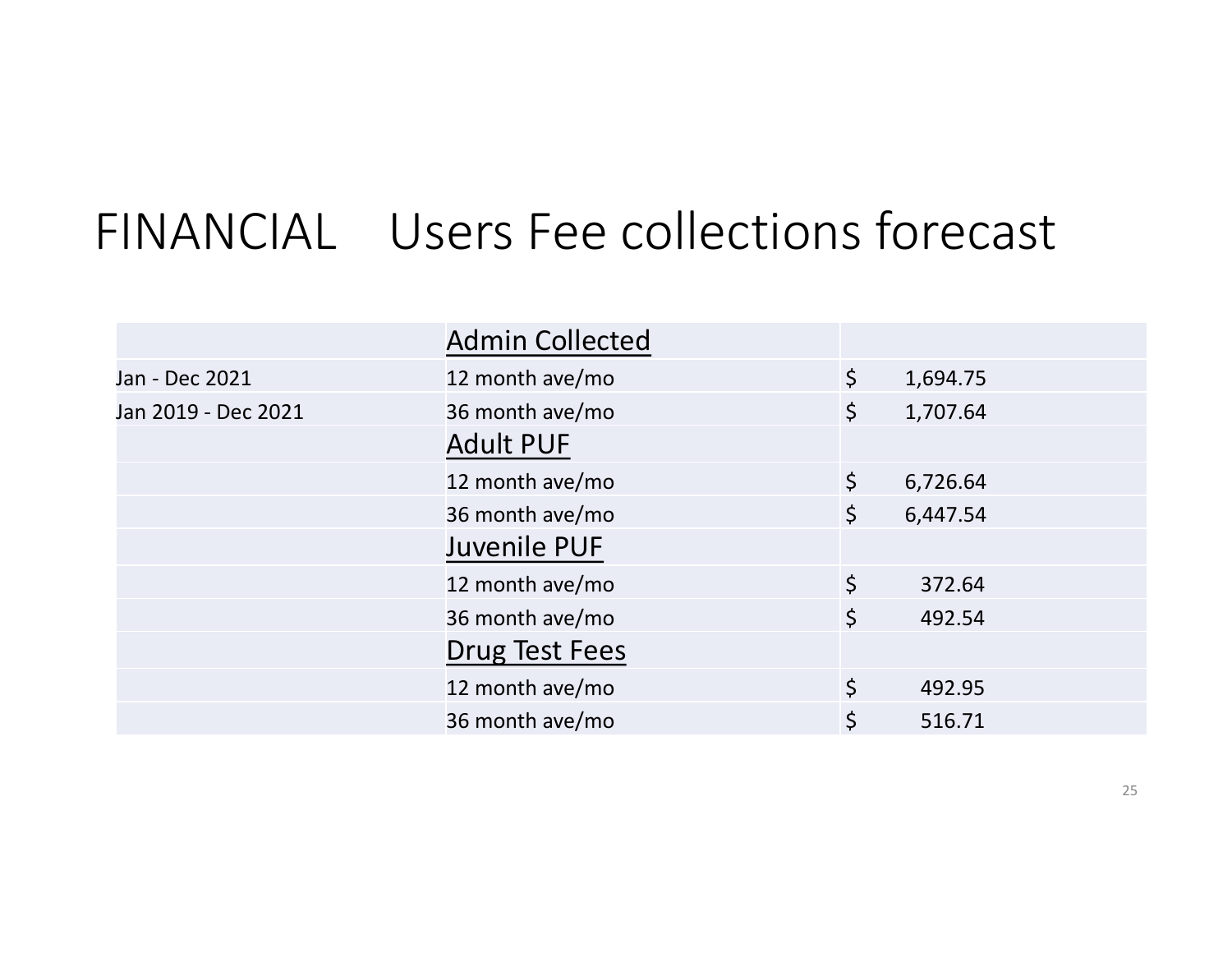#### FINANCIAL Forecast of Adult Probation Fees

#### • Current trend with 18 month in 2022 C:\Users\gew\Wells County Government\Wells County Probation Department -

Documents\Personnel\Budget\Budget Files

| 2022 Update |           |                                          |              |                                                                |    |                                          |    |                                          |    |                               |    |                                |                                                              |                              |
|-------------|-----------|------------------------------------------|--------------|----------------------------------------------------------------|----|------------------------------------------|----|------------------------------------------|----|-------------------------------|----|--------------------------------|--------------------------------------------------------------|------------------------------|
|             |           | <b>Beginning Asset</b><br><b>Balance</b> |              | <b>Assumed Annual</b><br><b>Collections (18 Mo</b><br>Average) |    | Annual<br><b>Expenditures</b><br>(PO FT) |    | Annual<br><b>Expenditures</b><br>(PO PT) |    | Annual<br><b>Expenditures</b> |    | Annual<br><b>Field Officer</b> | Annual<br>(Equip/Services Expenditures Expenditures<br>(PSR) | Total<br><b>Expenditures</b> |
|             | $2021$ \$ | 340,663.09                               | <sub>S</sub> | 72,588.00                                                      | S. | 27,461.00                                | -S | 35,861.00                                | S. | 24,902.00                     | Ŝ. | 7,800.00                       | \$30,000.00                                                  | \$126,024.00                 |
|             | $2022$ \$ | 297,363.76                               | - 5          | 77,376.00                                                      | S  | 29,728.00 \$                             |    | 36,936.83                                | \$ | 24,902.00                     | \$ | 7,800.00                       | \$30,000.00                                                  | \$129,366.83                 |
|             | $2023$ \$ | 245,372.93                               | - \$         | 77,376.00                                                      | S. | $30,619.84$ \$                           |    | 38,044.93                                | S. | 24,902.00                     | \$ | 7,800.00                       | \$30,000.00                                                  | \$131,366.77                 |
|             | $2024$ \$ | 191,382.16                               | - \$         | 77,376.00                                                      | S. | $31,538.44$ \$                           |    | 39,186.28                                | S. | 24,902.00                     |    | \$7,800.00                     | \$30,000.00                                                  | \$133,426.72                 |
|             | $2025$ \$ | 135,331.44                               | - \$         | 77,376.00                                                      | S. | 32,484.59 \$                             |    | 40,361.87                                | S. | 24,902.00                     |    | \$7,800.00                     | \$30,000.00                                                  | \$135,548.46                 |
|             | $2026$ \$ | 77,158.98                                | Ŝ.           | 72,588.00                                                      | S. | 36,959.13                                |    |                                          |    | \$24,902.00                   |    | \$7,800.00                     | \$30,000.00                                                  | S.<br>99,661.13              |
|             | $2027$ \$ | 50,085.85                                | S.           | 72,588.00                                                      | S. | 38,067.90 \$                             |    | $\sim$                                   |    | \$24,902.00                   |    | \$7,800.00                     | \$30,000.00                                                  | \$100,769.90                 |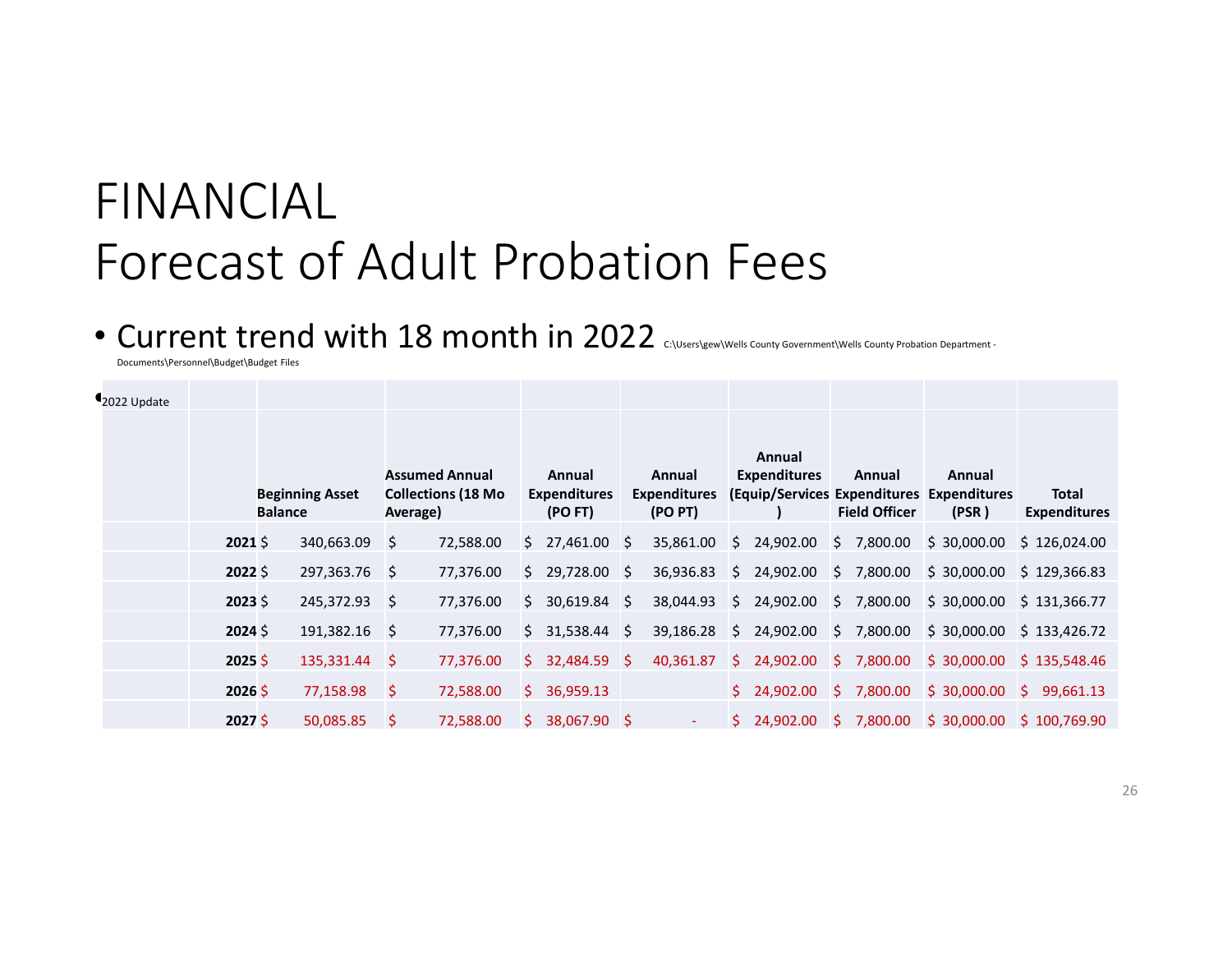#### FINANCIAL Drug Test Costs/Revenue

• In 2019 we opted to impose a fixed fee for each probationer case for drug tests during the course of supervision. In July 2021 we increased the fee from \$20 to \$25. The following chart reveals the costs, revenue and impact during this period.

| Drug Test Cost/Revenue |       |                                               |              |           |    |                    |                     |             |                      |            |                     |
|------------------------|-------|-----------------------------------------------|--------------|-----------|----|--------------------|---------------------|-------------|----------------------|------------|---------------------|
|                        | Tests | Cost                                          | Expenditures |           |    | <b>Collections</b> | People on Probation |             | <b>Cost Analysis</b> |            |                     |
| 2018                   | 1096  | \$15/test                                     | Ś.           | 7,287.28  | Ŝ. | 4,740.00           | 976                 | $\zeta$     | (2,547.28)           | 29%        | based on tests      |
| 2019                   | 1486  | \$20/case                                     | Ŝ.           | 10,301.48 | Ŝ  | 7,292.00           | 1041                | \$          | (3,009.48)           | 35%        | based on population |
| 2020                   | 633   | \$20/case                                     | \$           | 7,781.21  | Ŝ. | 5,390.00           | 991                 | $\varsigma$ | (2,391.21)           | 27%        | based on population |
| 2021                   | 1225  | < 7/1/21<br>\$20/Case<br>>7/1/21<br>\$25/case | \$           | 12,198    |    | \$5,915.00         | \$<br>894           |             | (6, 283)             | $26 - 33%$ | based on population |
|                        |       |                                               |              |           |    |                    |                     |             |                      |            |                     |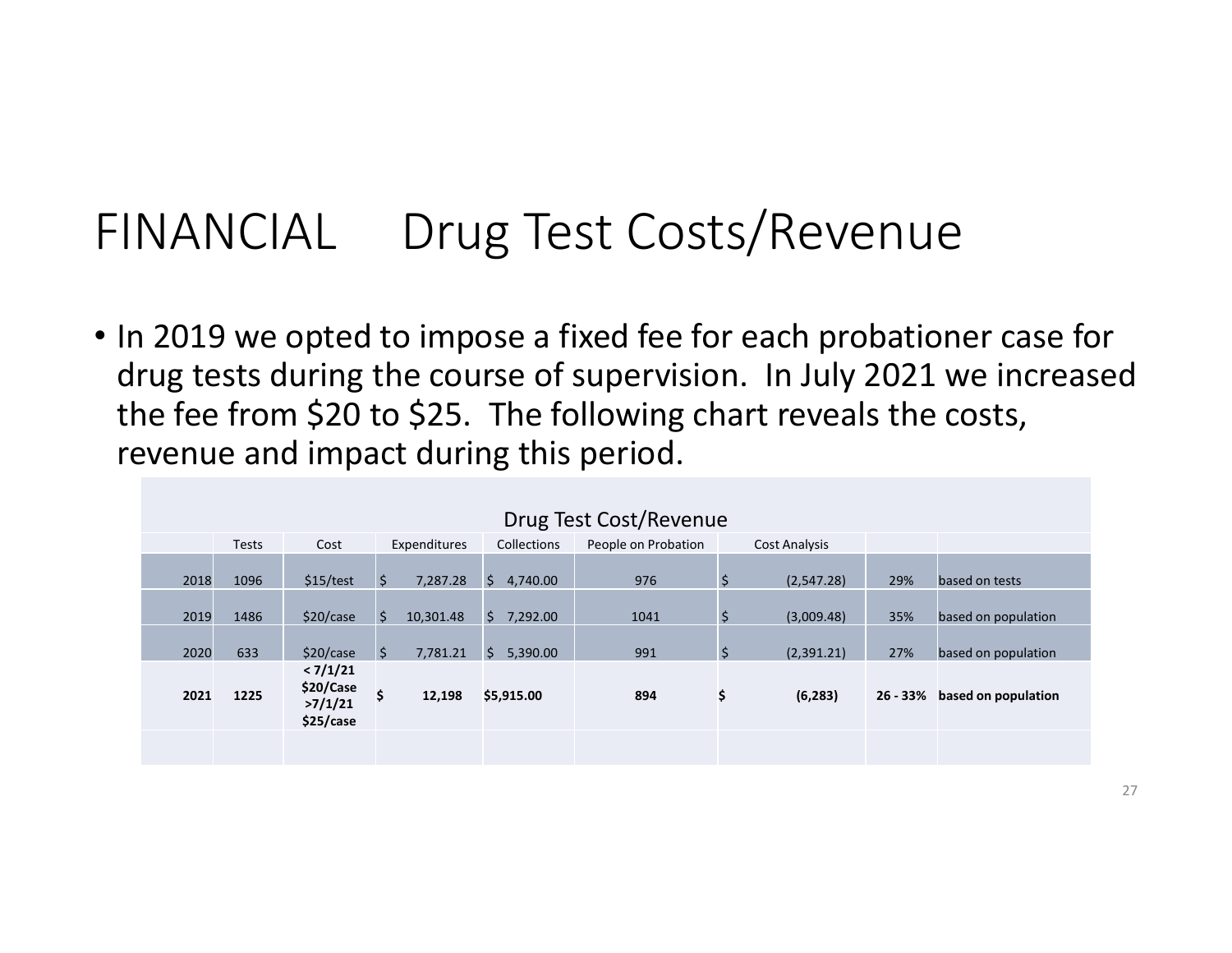#### PRETRIAL Assessment Tool Reports (PAT)

- 21 PAT's were completed in 2021 (24 completed in 2020)
- 27 PAT's were ordered but 6 inmates bonded out prior to assessment or refused to participate.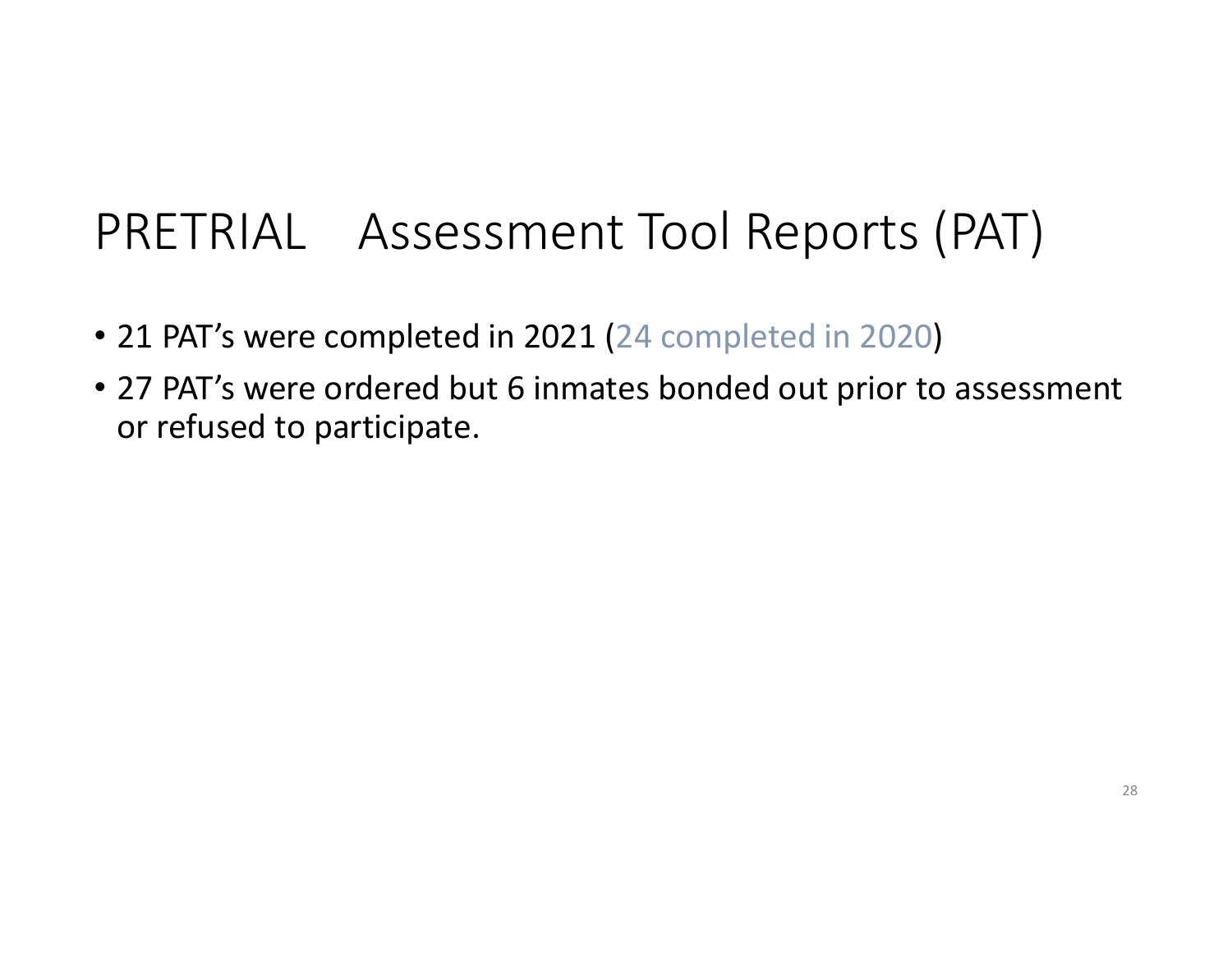### Challenges

- Long-term office space. Crowded with two days a week having all 7 probation officers (8 if PSI interview is being held) in-house. Greg is now relocating to the former offices of the Superior Court Clerk to allow Scott to have a permanent workspace in the CPO office on the 4<sup>th</sup> floor.
- Probation Users Fees longevity. With two salaries being drawn from the fund, it will be depleted much more quickly than one. My recommended priorities are the full-time PO and PSI consultant.
- No other local agency is providing validated group cognitive/behavioral programs. Valerie and Allison were both interested in learning more about Moral Reconation Therapy (MRT) and by the end of the year completed training to be facilitators. We plan to begin offering said program in the Spring of 2022.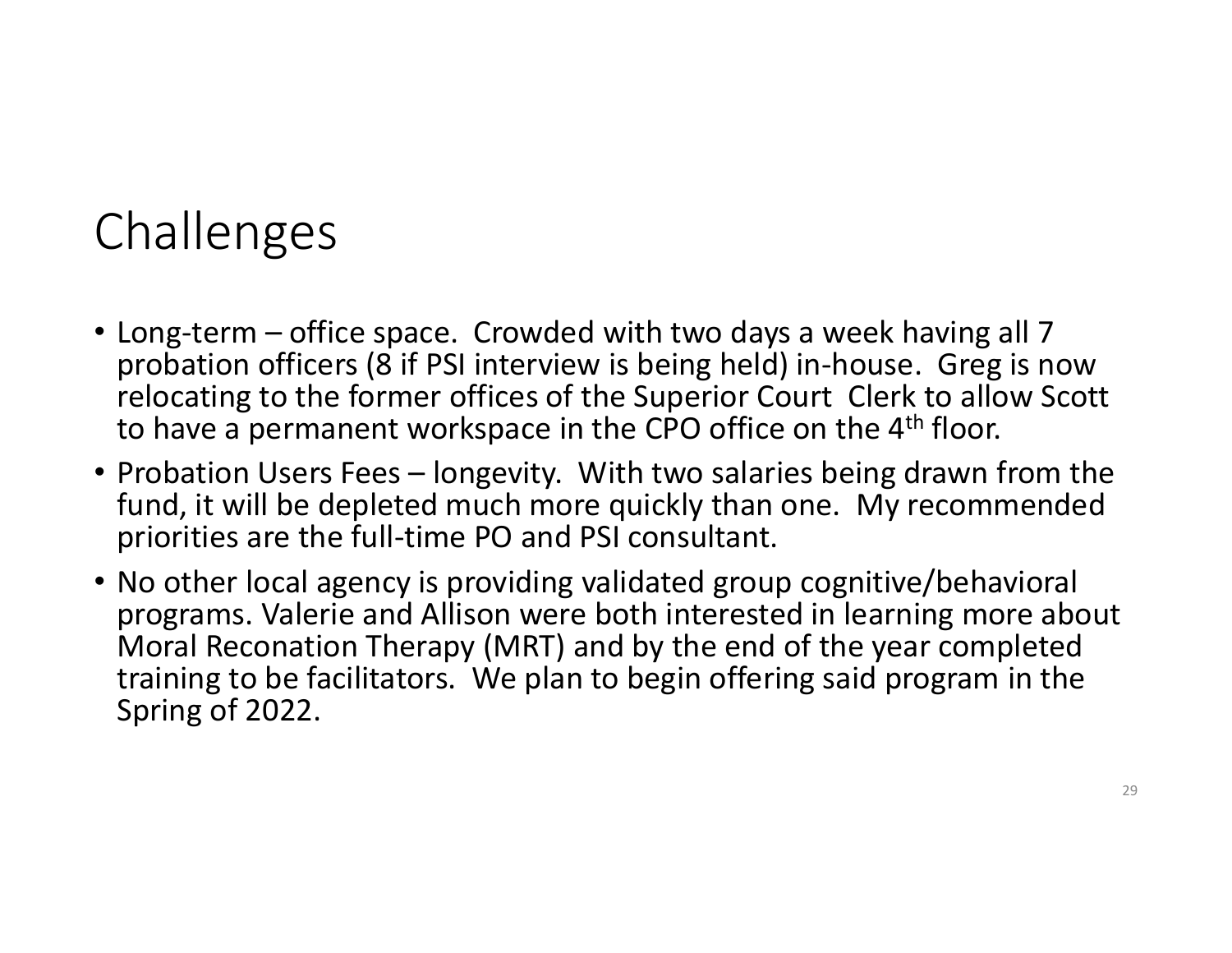## Challenges

- COVID19 restricted visits to the jail. This required us to utilize Teams or Zoom to meet with persons in the jail. All visits with inmates by the end of the year were being completed remotely for supervision, pretrial assessments and presentence report interviews, allowing PO's to reduce time in travel and lobby waiting.
- Long delays in drug testing results from Cordant/Norchem forced us to study the amount of time it takes for drug test results to return from Cordant. We began looking at alternative drug testing companies including Abbott.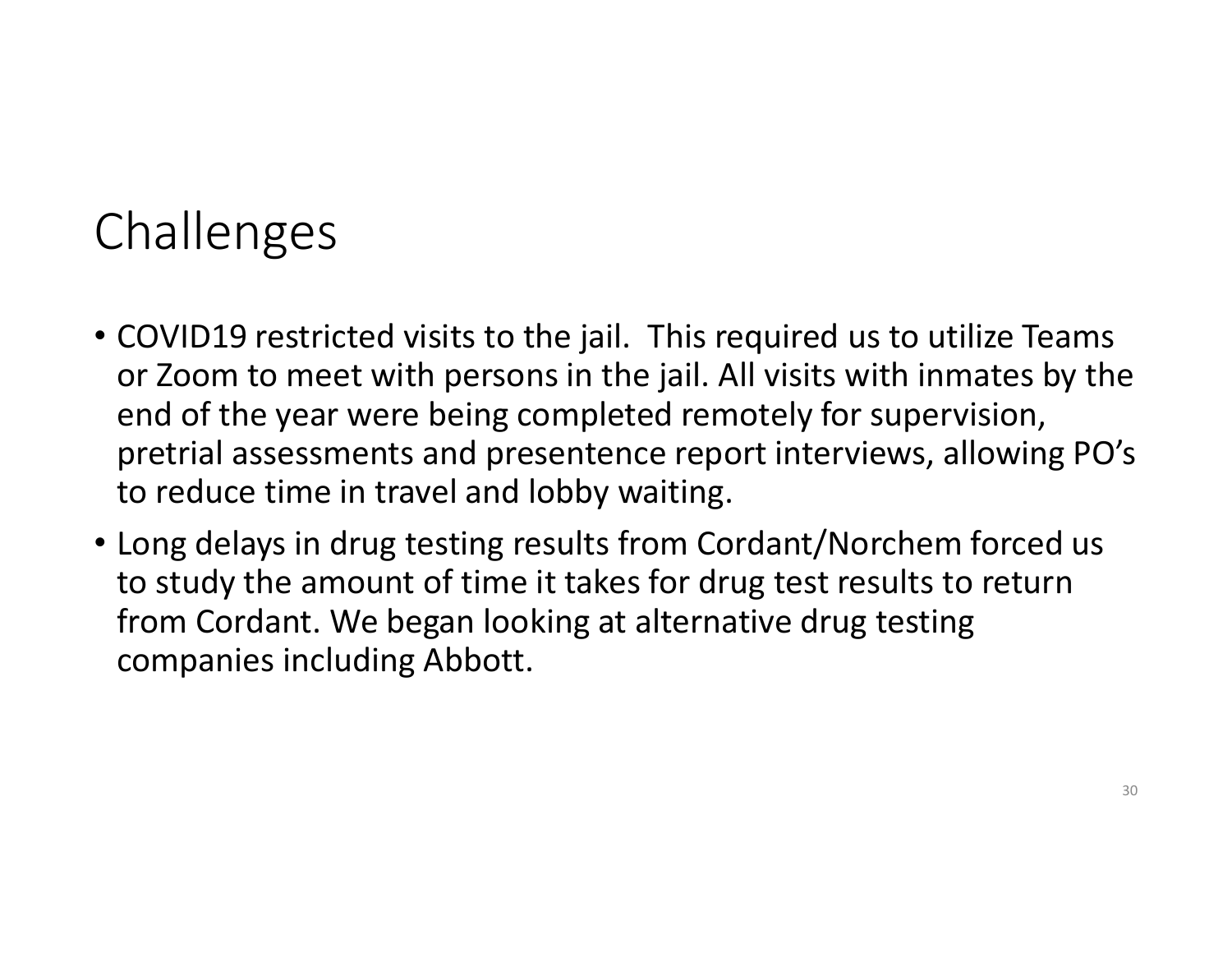### State Initiatives recommended during 2021

• Local Justice Reinvestment Council –a local counseling was set up in latter part of the year.